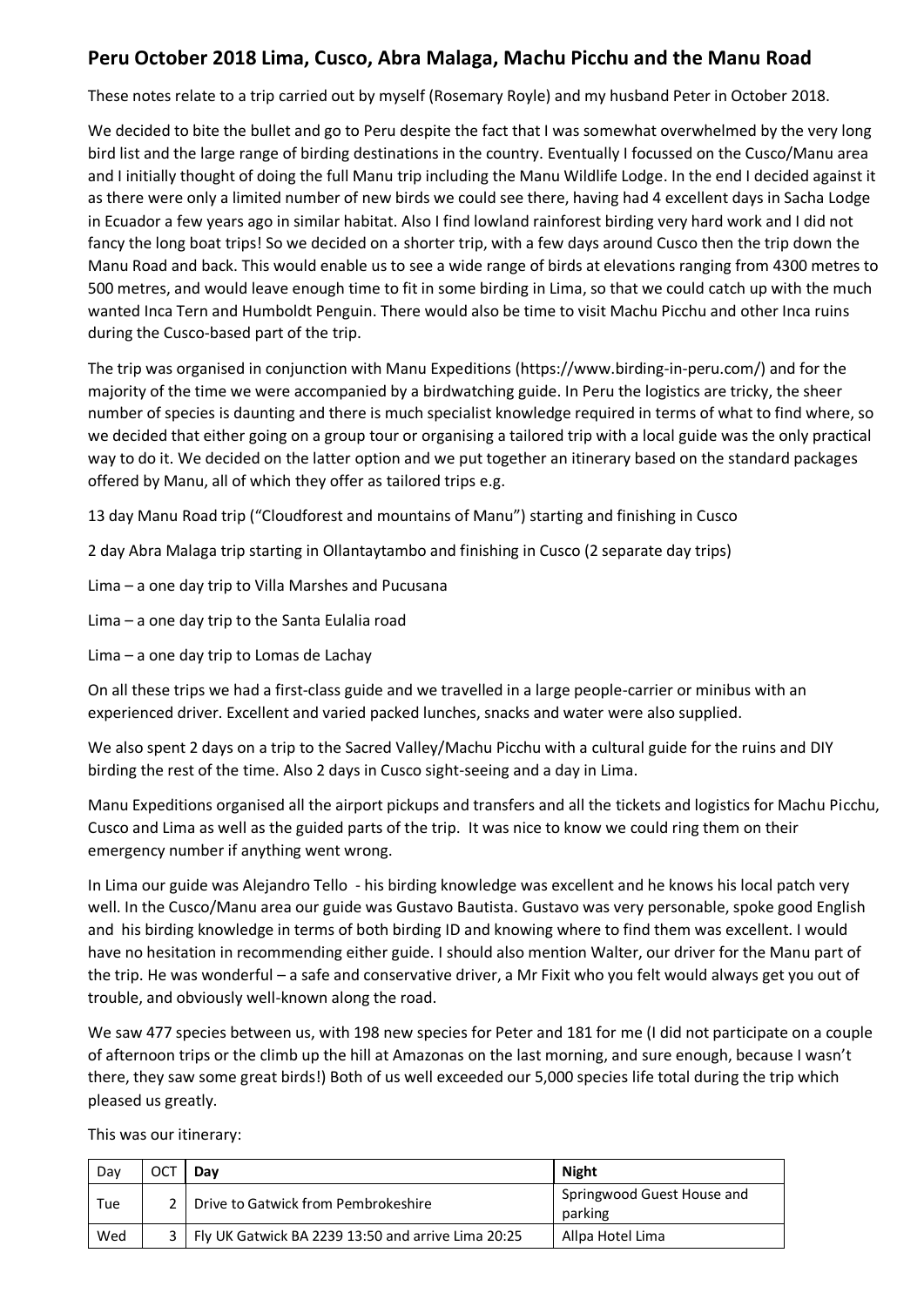| Thu | 4  | Day in Lima                                                                                       | Allpa Hotel Lima                               |
|-----|----|---------------------------------------------------------------------------------------------------|------------------------------------------------|
| Fri | 5  | Lima day trip: Pucusana/Villa Marshes                                                             | Santa Eulalia bungalows                        |
| Sat | 6  | Lima day trip: Santa Eulalia road                                                                 | Lima, Hotel Limaq                              |
| Sun | 7  | Fly Cusco Avianca 809 8:06 arrives 09:31. Drive to<br>Ollantaytambo. No bird guide.               | Pakaritampu, Ollantaytambo                     |
| Mon | 8  | Machu Picchu 2 day tour starting Ollantaytambo. No<br>bird guide, cultural guide for Machu Picchu | Aguas Calientes - Machu Picchu<br>Pueblo Hotel |
| Tue | 9  | Birding at Aguas Calientes (no guide), return to<br>Ollantaytambo                                 | Pakaritampu, Ollantaytambo                     |
| Wed | 10 | Abra Malaga tour day 1                                                                            | Pakaritampu, Ollantaytambo                     |
| Thu | 11 | Abra Malaga day 2, back to Cusco                                                                  | Casa Andina, Cusco                             |
| Fri | 12 | Start of "Cloudforest and Mountains tour". Huarcapay<br>lakes                                     | Casa Andina, Cusco                             |
| Sat | 13 | Inter-montane valleys and high-level grassland & forest                                           | Wayqecha Biological Station                    |
| Sun | 14 | Around Wayqecha Biological Station                                                                | Wayqecha Biological Station                    |
| Mon | 15 | Around Wayqecha and down to CORL                                                                  | Cock-of-the-Rock Lodge                         |
| Tue | 16 | Around Cock-of-the-Rock Lodge                                                                     | Cock-of-the-Rock Lodge                         |
| Wed | 17 | Around Cock-of-the-Rock Lodge                                                                     | Cock-of-the-Rock Lodge                         |
| Thu | 18 | Around Cock-of-the-Rock Lodge                                                                     | Cock-of-the-Rock Lodge                         |
| Fri | 19 | Birding into the lowlands                                                                         | Villa Carmen                                   |
| Sat | 20 | Birding around Villa Carmen and down to Amazonas<br>Lodge                                         | Amazonas Lodge                                 |
| Sun | 21 | Birding around Amazonas Lodge                                                                     | Amazonas Lodge                                 |
| Mon | 22 | Birding around Amazonas Lodge                                                                     | Amazonas Lodge                                 |
| Tue | 23 | Return to Cusco                                                                                   | Casa Andina, Cusco                             |
| Wed | 24 | Day free in Cusco.                                                                                | Casa Andina, Cusco                             |
| Thu | 25 | Morning Cusco then fly to Lima Avianca 808 14:05<br>arrives 15:30                                 | Wyndham Hotel, Lima                            |
| Fri | 26 | Lima day trip: Lomos de Lachay then to the airport for<br>flight home BA 2238 20.00               | In flight                                      |
| Sat | 27 | Flight arrives 14:20, drive home                                                                  |                                                |

If we were to organise the trip again I don't think we would have changed anything at all, except that we may have tried to go a bit earlier in the year as by the end of the trip we were picking up some bad weather. As it was, we went as late as possible in order to avoid some of the miserable autumn at home (October is relentlessly wet and windy in Pembrokeshire) and although we had some rain on quite a few days, it only really caused problems on the very last day (see below).

The rest of this document is not a blow-by-blow account of all the birds seen (though there is a full bird list at the end), or even a detailed description of locations as these are all well-known by the local guides and mentioned in other trip reports. However, the notes do cover a number of logistical and domestic details which are often omitted elsewhere.

## **LOGISTICS**

**Books** "The Birds of Peru" is thick and daunting but obviously necessary. We also found Barry Walker's "Birds of Machu Picchu and the Cusco Region" very useful when in the Cusco area as it is so much more manageable and also deals with local races.

**Bird lists** Manu Expeditions gave us a several full bird lists tailored to our various trips when we arrived but it did not seem to be possible to get them in advance. (Note however that the Manu Road list which was provided also contained all the birds for the lowlands even though we weren't going the whole way.) I therefore struggled to do my homework in advance. I put together my own Lima list (a manageable number of species) and also a Cusco list (based on Barry's book) but I could not see how to construct a Manu Road list as it covers so many altitudes and the maps in the Peru bird book are very small. As I was not prepared to swot up on birds I was not likely to see, in the end I gave up, being thoroughly daunted by the number of similar species. I did, however, print off a list of all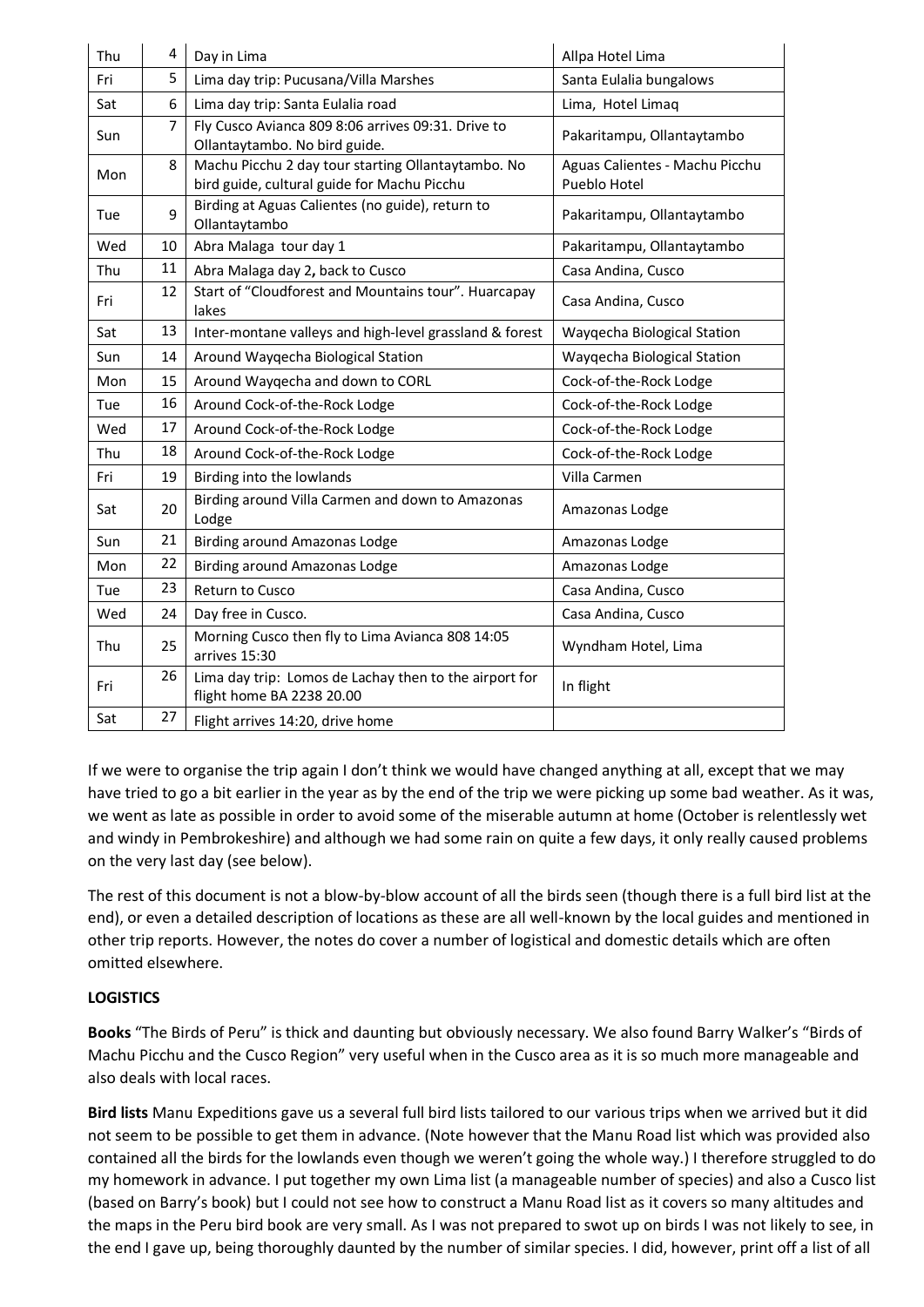the birds we had previously seen in South and Central America so that I could tell what was new! I am sure Gustavo was very disappointed at the quality of our preparation, but the truth is that I find it difficult to get enthusiastic about all the similar Woodcreepers, Antbirds etc when I can barely see them in the gloomy undergrowth! So in the end, we were just grateful to see whatever was on offer.

**International Flights** We flew direct to Lima from Gatwick with British Airways. This flight was not particularly expensive considering it was direct and avoided the stress of a transfer and the risk of luggage going missing. It was not, however, a particularly nice plane and the audio-visual system was primitive. This would not be a problem for an overnight flight but this flight left at 13:50 and arrived at 20.25 local time so it was essentially a day time flight where the audio-visual system is pretty crucial unless you are prepared to read all the time.

We arrived in our hotel in Miraflores in Lima after an hour's drive at about 22:30 local time – this was about 3 in the morning for us so we simply crashed out and managed to sleep through till 5:00am local time. After that we had no jet-lag problems at all.

**Internal Flights** We booked flights between Lima and Cusco with Avianca as their flights seemed to leave at the times we wanted. We booked through Expedia. (Note that Manu Expeditions do not book these flights for you). About 6 weeks before the trip we had an email from Expedia telling us that the 6:00pm flight from Cusco to Lima on our penultimate day had been cancelled and our booking had been moved to the 2:00 pm flight – we decided to accept that rather than change it. When the day arrived it dawned very wet with heavy low cloud. When we got to the airport for the flight there was chaos – most of the Lima flights had been cancelled or delayed due to the weather. No flights were arriving from Lima so none could depart. People who had not already checked in online were being bumped off (I don't know why – when we did eventually board the plane it was not full). To cut a long story short, our plane did eventually arrive from Lima and we boarded it 4 hours late. Several people on this flight had international connections leaving Lima at about 8 pm and they did not make it. So: make sure you have plenty of time between a Cusco-Lima flight and your international flight. It was OK for us as we had built in a buffer day in Lima which, unless needed for contingency, we intended to use for the day trip for Lomas de Lachay, leaving in the evening for the flight home.

The other thing we noticed whilst at the airport as that while we were waiting for our one Avianca flight, about 4 LATAM flights to Lima departed – they had also all been delayed. It struck us that if a flight had been cancelled (and plenty were) there was a better chance of getting on another plane if you were flying with LATAM as there were more flights scheduled.

**Airport Hotels** Unlike most major cities, there is not a cluster of hotels around the airport at Lima. If you need to stay near the airport there seem to be two options – the Wyndham Costa del Sol which is right on the airport – a bit expensive but very convenient and the Limaq which is a small modern hotel about 5 minutes away by car or taxi. We stayed at both of these and they were both fine.

**Lima traffic** Do not underestimate it! Our return BA flight was delayed by 40 minutes because the crew were stuck in traffic. The enormous and chaotic queue of traffic trying to get on to the Central Highway (where the Santa Eulalia road is) had to be seen to be believed. Our driver knew the best short cuts but even then, it was painful.

**Food** We never had a bad meal in Peru and we also did not get sick (no Montezuma's Revenge). Ranging from "corn with cheese" (choclo con queso) from a roadside stall on the ravine bridge on the Santa Eulalia road to a delicious meal at Cicciolinos in Cusco, from a tiny cafe in the centre of Cusco where we watched Peru v Chile (football) on the telly, to smoked trout with fresh brown bread and mayonnaise half-way down the mountain at Abra Malaga, or the world's largest fresh green lemonade at Indio Feliz in Aquas Calientes, the food was always much better than you expected.

**Weather** October is at the end of the dry sunny cold season and the beginning of the warmer wet season. We expected the weather to be changeable and it was. We had two days of bright sunny weather but mostly it was fairly overcast and there was some rain on most days. Depending on where you were this might either be on-andoff drizzle, or thunderstorms in the early afternoon.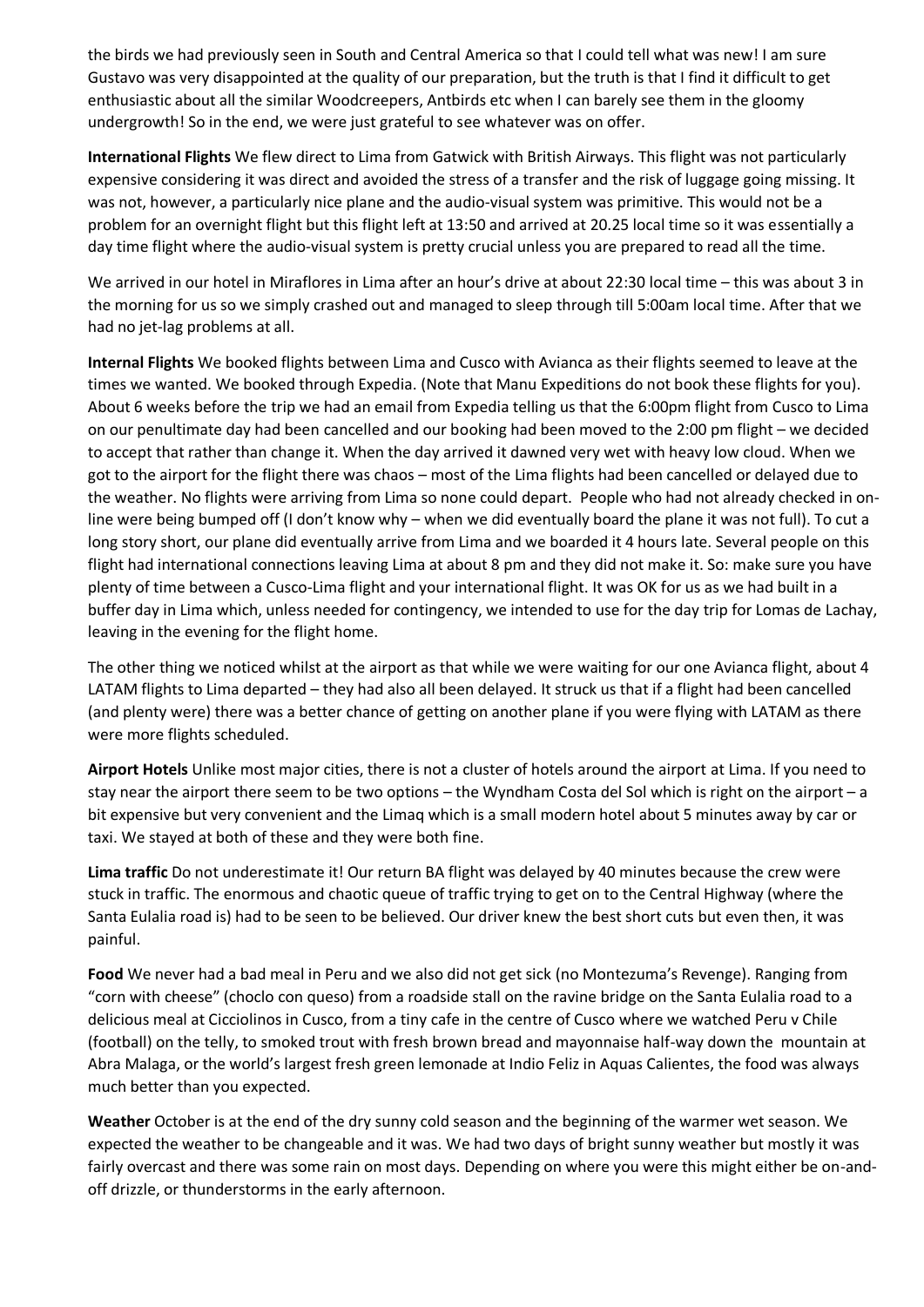The rainy season technically starts in November but Gustavo was leading another long trip after he left us which was going right down to Manu Lodge so presumably the weather is not too bad then – I think the really bad wet weather is in Jan and Feb.

It was cold at high elevations, especially at night, and the lodges have no heating. At Wayqecha we slept under the largest pile of bedding I have ever seen and we needed all of it. Gloves were definitely needed at Abra Malaga. Even at the lowest elevation we went to, at Amazonas Lodge, it was not overly hot.

**Pisco Sour** I think this is a fantastic drink, and quite unique to Peru (and maybe Ecuador) where the "limons" are actually somewhere half-way between a lemon and a lime. (A Pisco Sour is basically Pisco (clear grape brandy), "lemon" juice, sugar and egg white whizzed up in a blender, but getting the amount of sugar right is critical). The best by far were served at good restaurants where they make them properly from scratch. I think most other places use the mix that you can buy everywhere.

**Electricity** At the lodges on the Manu Road, electricity (from a generator) was only available from 6–9 pm. This was not a problem as the showers still worked at any time (solar power). The generator was often, in fact, switched on at other times for making juice, soup and doing washing so it was always worth enquiring if you were desperate. At Cock-of-the-rock Lodge (CORL) there were solar powered lights in the cabins which were surprisingly effective and also at CORL there was a charging bank in the dining room (there were no sockets in the rooms) and I was staggered at the amount of stuff people found it necessary to charge!

**Machu Picchu** Getting here is complicated but as well as the well-known ruins there are good birds to be seen in the valley (which is at a much lower elevation than Cusco) so it is worth a few days visit. You can only get to Machu Picchu by train, either from Cusco or from Ollantaytambo so we drove to Ollantaytambo and stayed there for a night at the Pakaritampu Hotel which is close to the station and there are good hummingbirds in the garden. (It is quite an uphill hike to the main part of the village and the Ollantaytambo ruins however). The next day we then went by train to Aguas Calientes - note that you can only take a smallish bag with you on the train - there is physically no room for large luggage. On arriving we walked to our hotel, the Machu Picchu Pueblo, which is expensive but which has good birdwatching in the grounds. We birdwatched here until our guide arrived to take us to Machu Picchu on the bus, where we had lunch at the Belmond Sanctuary buffet (excellent) and visited the ruins in lovely sunny weather. Whilst there we saw several kinds of swifts and heard Inca Wren, and saw Chinchillas. The next day we had intended to walk along the river to the bridge and birdwatch onwards from there (as described in Barry Walker's book) but it was pouring with rain so we stayed in the hotel grounds and birdwatched from various areas of cover – thatched umbrellas, the tea house etc. We had very good views of Cock-of-the-rock in the hotel grounds, also Motmot, but on the whole the birdwatching here was disappointing as the feeders were not attracting much of a variety of birds.

Note that Manu Expeditions made all the bookings for Machu Picchu itself, the train, the bus, the guide, the lunches etc. There were a few issues with communication but it all worked out alright in the end.

It is worth noting that the good birdwatching area at Aguas Calientes is a fair walk from the town and even further from our hotel. We had considered getting a taxi but there aren't any – the only transport in AQ are the Machu Picchu buses. We could have done with another day (and no rain) to do the area justice.

#### **BIRDING LOCATIONS**

**Lima – Villa Marshes, Pucusana and a scrubby stream-side** – we went to the large pool at Villa Marshes first where we were amazed by the number and variety of waterbirds, waders and seabirds. Most of them were familiar from previous American trips but not all e.g. Tufted Grebe, Grey Gull, Belcher's Gull. We circumnavigated the pool, and found Peruvian Thick-knees, Many-coloured Rush-tyrant and Wren-like Rushbird so it was a very productive few hours. We then moved on to Pucusana where we got straight into the boat (complete with lifejackets supplied by Manu Expeditions) and went out around the island, which is only separated by a small distance from the mainland and has holiday homes on the landward side. We saw all the target species well - Inca Terns, Guanay and Red-legged Cormorants, Peruvian Boobies, Peruvian Pelicans and Humboldt Penguins plus Surf Cinclodes. After lunch we headed back towards Lima and explored along a small road next to a stream. Here we found a good variety of dry-land small birds including Short-tailed Field Tyrant, Chestnut-throated Seedeater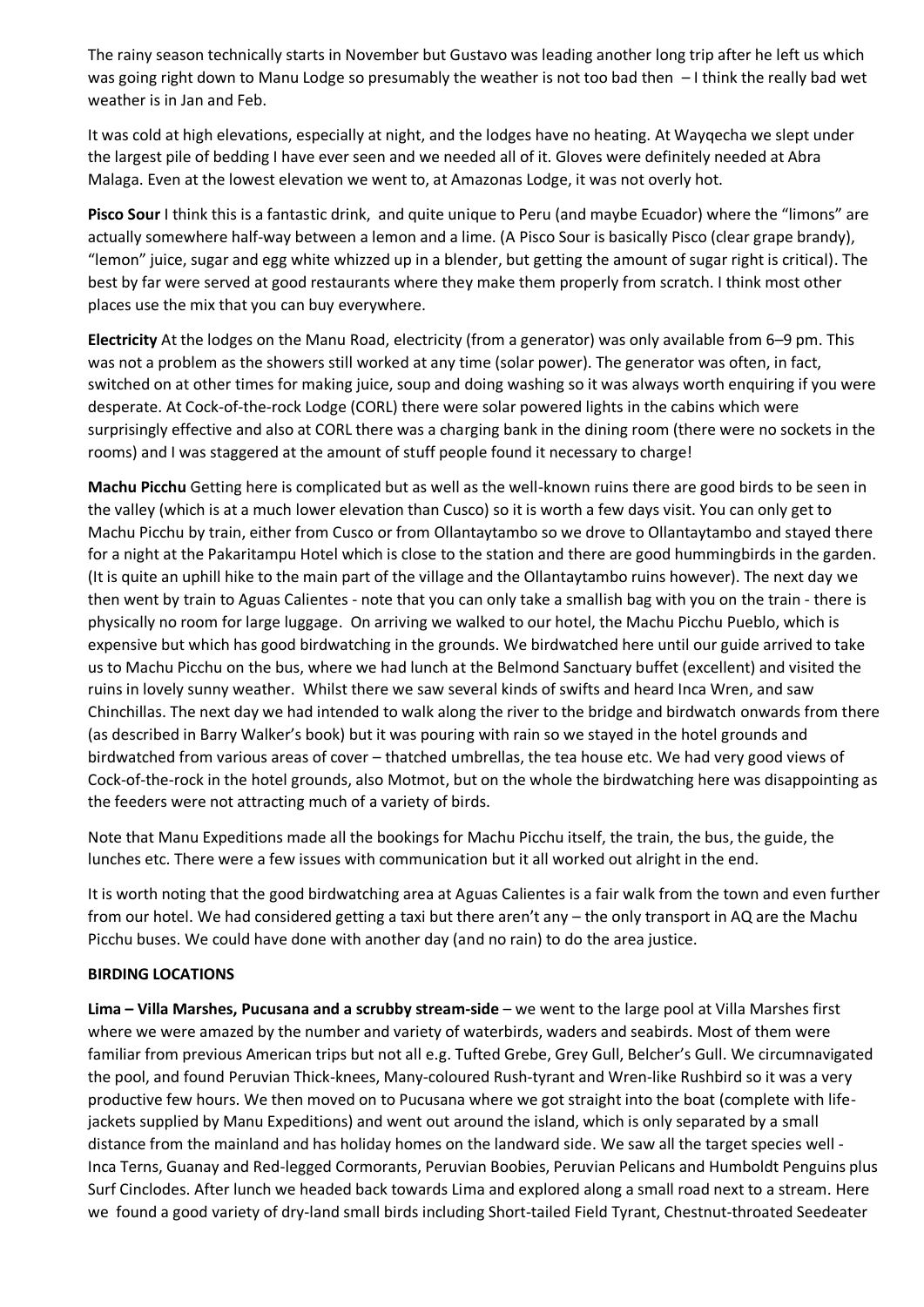and Collared Warbling-finch. We then headed through the Lima traffic to Santa Eulalia where we stayed the night ready for the trip the next day.

**Santa Eulalia Road -** the most notable thing about this day were the roads which were unsurfaced, narrow, very exposed, with no barriers and very long drops! Comforting myself with the thought that we all have to die sometime, I gritted my teeth and considered what I am prepared to go through in the name of birds! The mountain sides were very dry (apparently they are covered with flowering shrubs and hummingbirds in April) so birding was quite hard work but Alejandro eventually dug out some good birds such as Black-necked Woodpecker and Great Inca-finch. It was an interesting day with amazing scenery.

**Lomas de Lachay** – We did this trip on our last day as it is located to the north of Lima, which is the same side as the airport. It is quite a short day so fits in well with an evening flight. As you drive north, bare desert turns into hills with vegetation and there are also small areas with cacti which host the Cactus Canastero – we saw one nestbuilding. There were other good birds too – e.g. Least Seed-snipe, Peruvian Meadowlark and various Miners. We visited a large lake on the way back to Lima – this held similar species to Villa Marshes. Not a terrifically exciting day but there are birds here which you are unlikely to see anywhere else.

**Abra Malaga – high pass and polylepsis forest** This was a fantastic day, starting off with bright hot sunshine at 4,300 metres with views of two tricky canasteros and then a condor flew right over our heads. We then worked our way down through the polylepsis woodland on the other side of the ridge as the weather gradually closed in. Peter and Gustavo went to look for the Royal Cinclodes but failed to find it - Gustavo said that out of 20 attempts he has seen it four times. Masses of other good birds though, including most of the polylepsis specialists. Even in the cold heavy rain we were still seeing new birds. It was along hard walk for someone who is not particularly fit but it was very special.

**Abra Malaga – the far side** This was more conventional roadside birding, stopping at various points and walking. We had some good flocks and did well on hemispinguses. We actually saw two other parties of birders here. We finished up at a private reserve where Gustavo staked out Red-and-white Antpitta and we also had excellent views of Inca Wren. On the way back we stopped at Penas ruins where we found White-tufted Sunbeam and some most unusual fuchsia like flowers growing apparently straight out of the rocks.

**Huarcapay Lakes –** we had already seen a number of the key birds at this site when we had previously visited Villa Marshes so we concentrated on the birds in the dry scrubby areas, key amongst these being Bearded Mountaineer, of which we had good but brief views. Also Streak-fronted Thornbird and a roosting (Lesser) Great Horned Owl.

**Drive from Cusco to Wayqecha –** first stop was a lovely little valley on the way up to the pass where we saw Creamy-crested Spinetail and Chestnut-breasted Mountain-finch. After reaching the puna habitat on the top of the second pass we drove along the road to Tres Cruces in very poor visibility and failed to find Scribble-tailed Canastero though we found White-browed Conebill.

**Wayqecha Lodge** – this lodge is situated on a steep mountainside with very long zig-zags (switchbacks to Americans) above and below it. The road is pretty quiet so birding along it gave easy access to a range of elevations – at the top of the road it was close to the tree line whereas at the bottom it was montane forest. The road also provided good views over the canopy on the downhill side. There were loads of good species here but the one we most wanted – Grey-breasted Mountain-toucan – gave us only fleeting views. We heard them calling frequently but could not see them or tempt them out. (You can't pursue them too relentlessly as they are endangered).

The track to the Canopy Walkway went through some lovely forest and was excellent for birds – Peter saw some good species here one afternoon including both Band-tailed and Barred Fruiteater. The hummingbird feeders at Wayqecha were not attracting any takers at all, probably because the forest was full of flowering shrubs, particularly one with blue tube flowers – in consequence the hummers, flowerpiercers and conebills were all seen out in the forest.

The day on which we left Wayqecha and birded downhill to CORL was a very good day – the birds seemed very active and a number of charismatic species which were only seen once on the trip were seen on this day e.g. Versicolored Barbet, Inca Flycatcher, Crimson-Bellied Woodpecker, Blue-banded Toucanet.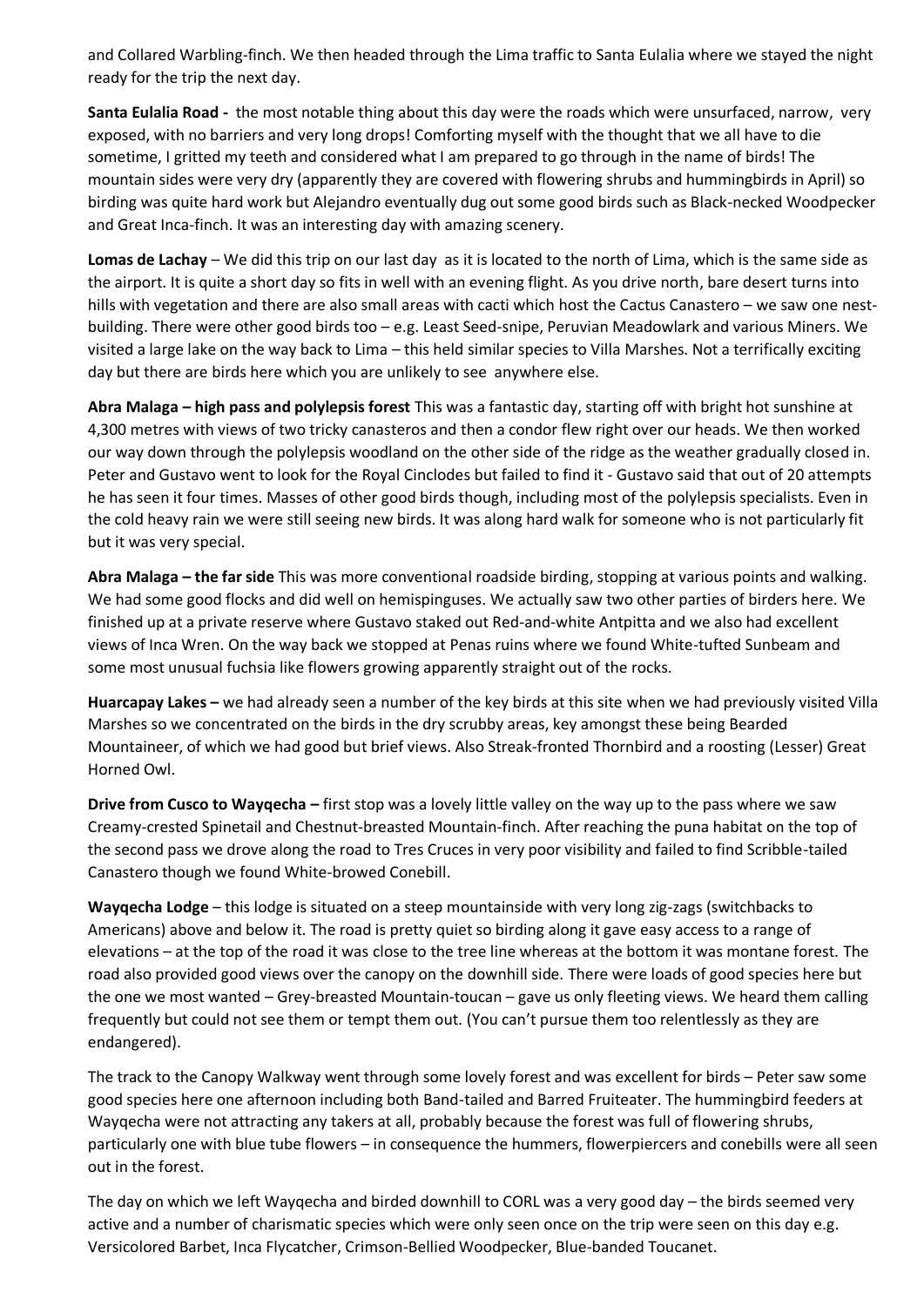**Cock-of-the-rock Lodge** In the same way as at Wayqecha, birding here mostly consisted of birding the road either above or below the lodge. There are a number of well-known spots along the road e.g. Tanager Corner. The forest was beautiful, the weather was quite good, but the birding seemed rather quiet. I am sure most birds had started breeding – we saw very few females and no juveniles, so I think they were at the egg-laying or incubating stage and they were keeping a low profile. I suspect there is also an issue with birds getting "taped out" by the end of the season.

In contrast, the hummingbird and banana feeders at CORL were well frequented with good species and entertaining to watch.

There are Yungas Manakin in the grounds here – they are easy to hear but very difficult to see - we found them eventually.

The Cock-of-the-rock lek is now a short drive above the lodge – we had excellent views of about 10 adult birds and 2 juveniles.

**Villa Carmen** Down in the hot humid lowlands this place had a very different feel, being next to a river and with fishponds, lakes and bamboo. The rooms were in a very smart new building with a netted opening (no glass) all along the side facing the forest. There were loads of big noisy birds such as Hoatzins, Piping Guans and Chestnutfronted Macaws and we also found quite a few small ones too, responding quite nicely to our calls for once. There was a good track for bamboo species. There are also feeding stations for Tinamous and Ant-pittas but we had no luck with these.

**Amazonas Lodge** I knew we had to cross the river to get to this lodge but I was not expecting white-water and rapids! (Lifejackets were supplied). There were a few really nice new birds here such as Grey-winged Trumpeter and Rufous-crested Coquette, plus plenty of other more retiring species. Birding was carried out on the tracks and paths around the lodge, mostly in riverine forest and in amongst bamboo, and also in primary forest on the hill.

**The Machu Picchu area** This area is covered well in Barry Walker's book and we really failed to do it justice. Many of the birds are widespread species from lower elevations and species we had seen elsewhere but we did find several new ones in the hotel garden e.g. Silvery Tanager and Green-and-white Hummingbird.

### **BIRD LIST**

In the list below, birds highlighted in **BOLD** were lifers for us. We have spent time birding in Ecuador and Brazil, as well as trekking in Argentina with some birdwatching on the side so birds such as Condor and Cock-of-the-rock were not new for us.

| Villa Marshes.<br>Pucusana etc                                                | VP              |                           |
|-------------------------------------------------------------------------------|-----------------|---------------------------|
| Santa Eulalia Road                                                            | SE              | Endemic                   |
| Lomas de Lachay                                                               | LL              | <b>Restricted Range</b>   |
| Ollantaytambo &<br>Machu Picchu<br>Hucarpay Lakes                             | Sν<br>HL        | <b>Bold - New species</b> |
| Abra Malaga 1                                                                 | ABI             |                           |
| Abra Malaga 2<br>Wayqecha area and                                            | AB <sub>2</sub> |                           |
| drive from Cusco to<br>Wayqecha<br>Drive from Wayqecha<br>to Cock-of-the-rock | WQ              | The order<br>follows HBW  |
| Lodge                                                                         | <b>WCR</b>      |                           |
| Cock-of-the-rock<br>Lodge area                                                | <b>COR</b>      |                           |
| Villa Carmen and<br>Amazonas Lodge                                            | LOW             |                           |

#### **Bird List for Peru Trip October 2018**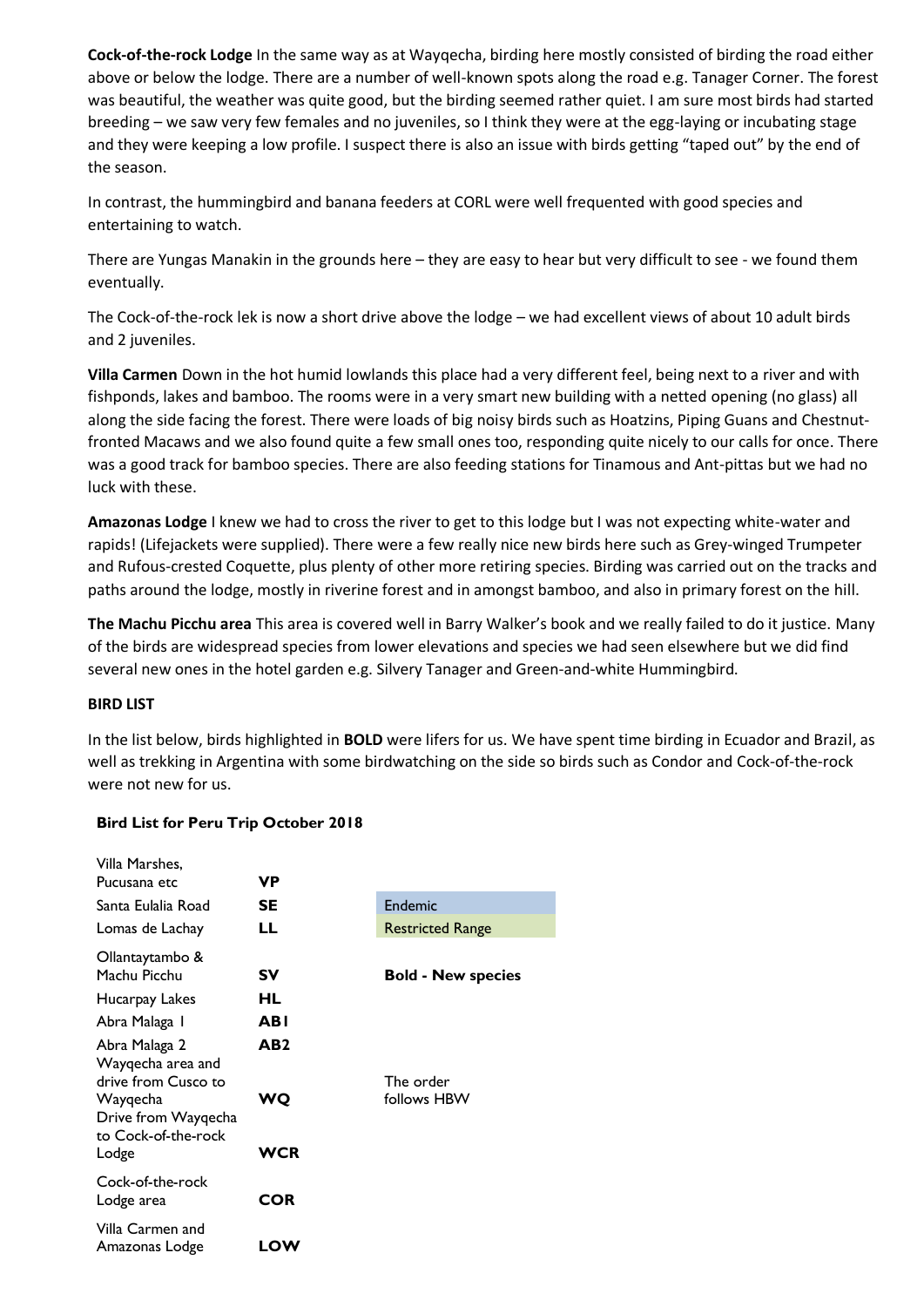|                                            |               |                | ድ<br>> | 59            | Ⅎ              | ິຜ             | Ĩ              | $\mathbf{a}$   | AB <sub>2</sub> | <b>O<br/>M</b> | WCR | <b>COR</b> | <b>LOW</b> |
|--------------------------------------------|---------------|----------------|--------|---------------|----------------|----------------|----------------|----------------|-----------------|----------------|-----|------------|------------|
| <b>Cinereous Tinamou</b>                   | crypturellus  | cinereus       |        |               |                |                |                |                |                 |                |     |            | H          |
| <b>Brown Tinamou</b>                       | crypturellus  | obsoletus      |        |               |                |                |                |                |                 |                |     | X          |            |
| <b>Undulated Tinamou</b>                   | crypturellus  | undulatus      |        |               |                |                |                |                |                 |                |     |            | н          |
| <b>Black-capped</b><br>Tinamou             | crypturellus  | atrocapillus   |        |               |                |                |                |                |                 |                |     |            | н          |
| <b>Andean Tinamou</b>                      | nothoprocta   | pentlandii     |        |               | $\times$       | $\pmb{\times}$ |                |                |                 |                |     |            |            |
| Andean Guan                                | penelope      | montagnii      |        |               |                |                |                |                |                 | $\pmb{\times}$ | X   |            |            |
| Spix's Guan                                | penelope      | jacquacu       |        |               |                |                |                |                |                 |                |     |            | X          |
| Blue-throated Piping-<br>Guan              | pipile        | cumanensis     |        |               |                |                |                |                |                 |                |     |            | X          |
| Speckled Chachalaca                        | ortalis       | guttata        |        |               |                |                |                |                |                 |                | X   | X          | X          |
| <b>Andean Duck</b>                         |               |                |        |               | X              |                | $\times$       |                |                 |                |     |            |            |
| <b>Puna Teal</b>                           | oxyura        | ferruginea     | X      |               |                |                | X              |                |                 |                |     |            |            |
| <b>Torrent Duck</b>                        | spatula       | puna           |        |               |                | X              |                |                |                 |                |     |            |            |
| Cinnamon Teal                              | merganetta    | armata         | X      |               | $\pmb{\times}$ | $\times$       |                |                |                 |                |     |            |            |
|                                            | spatula       | cyanoptera     |        |               |                |                |                |                |                 |                |     |            |            |
| <b>White-Cheeked Pintail</b>               | anas          | bahamensis     | X      |               | X              |                |                |                |                 |                |     |            |            |
| Yellow-billed Pintail                      | anas          | georgica       |        |               |                |                | X              |                |                 |                |     |            |            |
| Yellow-billed Teal                         | anas          | flavirostris   |        |               |                | X              | $\pmb{\times}$ | X              |                 |                |     |            |            |
| Pied-billed Grebe                          | podilymbus    | podiceps       |        |               | X              |                |                |                |                 |                |     |            |            |
| <b>White-tufted Grebe</b>                  | rollandia     | roland         | X      |               | $\pmb{\times}$ |                | X              |                |                 |                |     |            |            |
| <b>Great Grebe</b>                         | podiceps      | major          | X      |               | X              |                |                |                |                 |                |     |            |            |
| Sunbittern                                 | eurypyga      | helias         |        |               |                |                |                |                |                 |                |     |            | X          |
| Spot-winged Pigeon<br>Southern Band-tailed | patagioenas   | maculosa       |        | X             |                |                | X              |                | X               | X              |     |            |            |
| Pigeon                                     | patagioenas   | albilinea      |        |               |                |                |                |                |                 | X              |     | X          |            |
| Pale-vented Pigeon                         | patagioenas   | cayennensis    |        |               |                |                |                |                |                 |                |     |            | X          |
| Plumbeous Pigeon                           | patagioenas   | plumbea        |        |               |                |                |                |                |                 |                |     | X          |            |
| Ruddy Pigeon                               | patagioenas   | subvinacea     |        |               |                |                |                |                |                 |                |     |            | X          |
| <b>White-tipped Dove</b>                   | leptotila     | verreauxi      |        | X             |                | X              |                |                |                 |                |     |            |            |
| Grey-fronted Dove                          | leptotila     | rufaxilla      |        |               |                |                |                |                |                 |                |     |            | X          |
| <b>West Peruvian</b>                       | zenaida       |                |        |               |                |                |                |                |                 |                |     |            |            |
| <b>Dove</b><br><b>Eared Dove</b>           |               | meloda         | X<br>X | X<br>$\times$ | X<br>X         |                | X              |                | X               |                |     |            |            |
|                                            | zenaida       | auriculata     |        |               |                |                |                |                |                 |                |     |            |            |
| Ruddy Ground-dove<br>Croaking Ground-      | columbina     | talpacati      |        |               |                |                |                |                |                 |                |     |            | X          |
| dove                                       | columbina     | cruziana       | X      | X             | X              |                |                |                |                 |                |     |            |            |
| <b>Bare-faced Ground-</b>                  |               |                |        |               |                |                |                |                |                 |                |     |            |            |
| dove<br><b>Black-winged Ground-</b>        | metriopelia   | ceciliae       |        | X             |                |                | X              |                |                 |                |     |            |            |
| dove                                       | metriopelia   | melanoptera    |        |               |                |                |                |                | X               |                |     |            |            |
| Common Potoo                               | nyctibius     | griseus        |        |               |                |                |                |                |                 |                |     |            | X          |
| Pauraque                                   | nyctidromus   | albicollis     |        |               |                |                |                |                |                 |                |     |            | X          |
| Lyre-tailed Nightjar                       | uropsalis     | lyra           |        |               |                |                |                |                |                 |                |     | X          |            |
| <b>White-tipped Swift</b>                  | aeronautes    | montivagus     |        |               |                | X              |                |                |                 |                |     |            |            |
| <b>Andean Swift</b>                        | aeronautes    | andecolus      |        | X             |                | X              |                |                |                 |                |     |            |            |
| Chestnut-collared<br>Swift                 | cypseloides   | rutila         |        |               |                |                |                |                |                 |                |     | X          | X          |
| White-collared Swift                       | streptoprocne | zonaris        |        |               |                |                | X              | $\pmb{\times}$ |                 |                | X   |            | X          |
| Grey-rumped Swift                          | chaetura      | cinereiventris |        |               |                |                |                |                |                 |                |     |            | X          |
| <b>Pale-rumped Swift</b>                   | chaetura      | egregia        |        |               |                |                |                |                |                 |                |     |            | X          |
| Fork-tailed Palm-Swift                     | tachornis     | squamata       |        |               |                |                |                |                |                 |                |     |            | X          |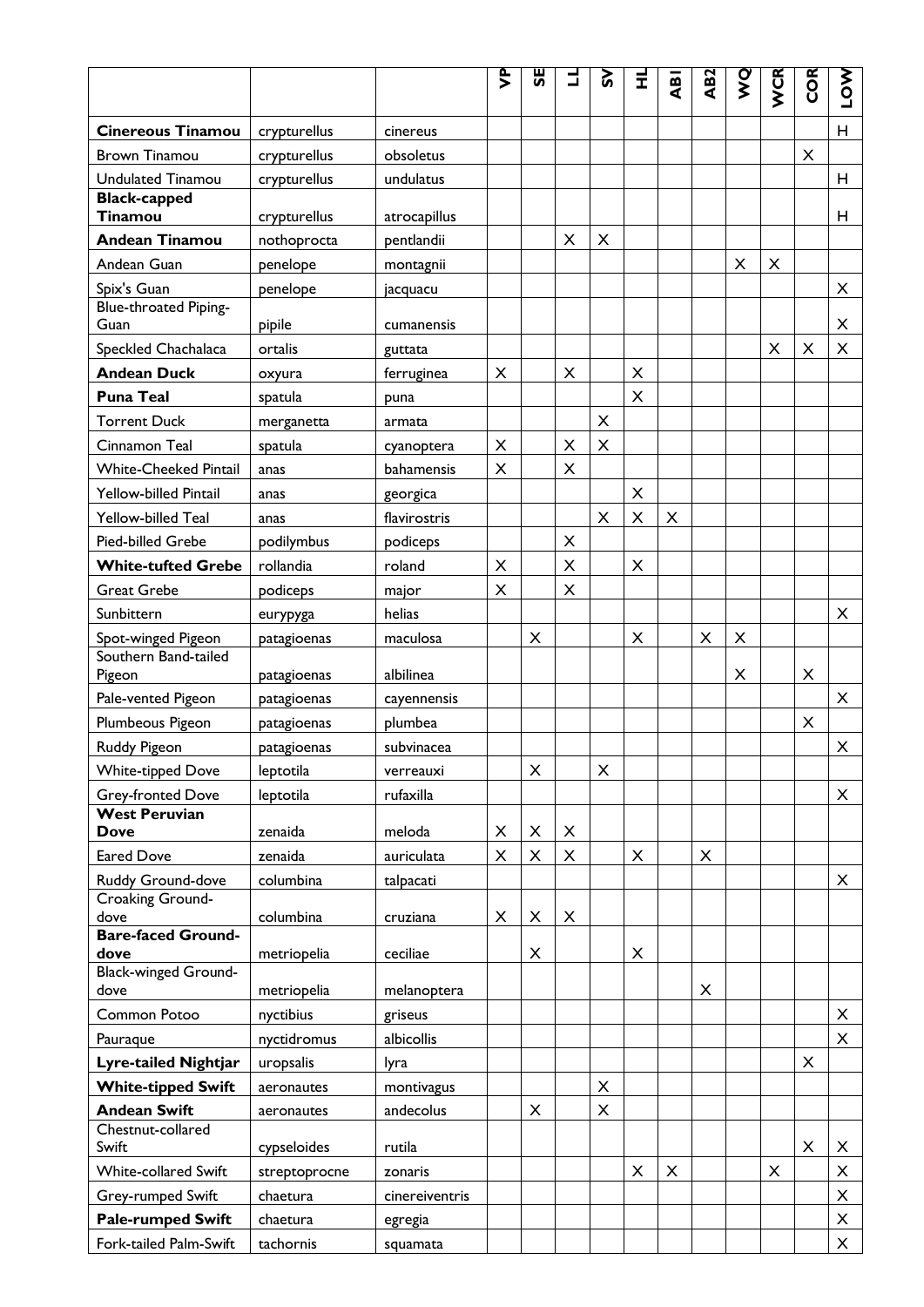| <b>Peruvian Sheartail</b>                 | thaumastura   | cora            |  | X |                |   |                |                         |                |                |                |   |
|-------------------------------------------|---------------|-----------------|--|---|----------------|---|----------------|-------------------------|----------------|----------------|----------------|---|
| White-necked Jacobin                      | florisuga     | mellivora       |  |   |                |   |                |                         |                |                |                | X |
| <b>Pale-tailed</b><br><b>Barbthroat</b>   | threnetes     | leucurus        |  |   |                |   |                |                         |                |                |                | X |
| <b>Green Hermit</b>                       | phaethornis   | guy             |  |   |                |   |                |                         |                | X              | X              |   |
| <b>Koepcke's Hermit</b>                   | phaethornis   | koepckeae       |  |   |                |   |                |                         |                |                |                | X |
| <b>Great-billed Hermit</b>                | phaethornis   | malaris         |  |   |                |   |                |                         |                |                |                | X |
| <b>Blue-fronted</b>                       |               |                 |  |   |                |   |                |                         |                |                |                |   |
| Lancebill                                 | doryfera      | johannae        |  |   |                |   |                |                         |                |                | X              |   |
| Eastern Wedge-                            |               |                 |  |   |                |   |                |                         |                |                |                |   |
| billed H'bird                             | schistes      | geoffroyi       |  |   |                |   |                |                         |                |                | X              |   |
| <b>Green Violetear</b>                    | colibri       | thalassinus     |  |   | X              |   |                |                         |                |                |                |   |
| Sparkling Violetear                       | colibri       | coruscans       |  |   |                |   |                |                         |                | $\pmb{\times}$ | $\pmb{\times}$ |   |
| Amethyst-throated<br><b>Sunangel</b>      | heliangelus   | amethysticollis |  |   |                |   |                | $\pmb{\times}$          | $\pmb{\times}$ |                |                |   |
| <b>Wire-crested</b>                       |               |                 |  |   |                |   |                |                         |                |                |                |   |
| Thorntail                                 | discosura     | popelairii      |  |   |                |   |                |                         |                |                | X              |   |
| <b>Rufous-crested</b>                     |               |                 |  |   |                |   |                |                         |                |                |                |   |
| Coquette                                  | lophornis     | delattrei       |  |   |                |   |                |                         |                |                |                | X |
| <b>Peruvian Piedtail</b>                  | phlogophilus  | harterti        |  |   |                |   |                |                         |                |                | X              |   |
| Speckled<br>Hummingbird                   | adelomyia     | melanogenys     |  |   |                |   |                |                         |                |                | X              |   |
| Long-tailed Sylph                         | aglaiocercus  | kingi           |  |   | $\pmb{\times}$ |   |                |                         |                |                |                |   |
| <b>Andean Hillstar</b>                    | oreotrochilus | estella         |  |   |                |   | X              |                         |                |                |                |   |
| Green-tailed Train-                       |               |                 |  |   |                |   |                |                         |                |                |                |   |
| <b>Bearer</b>                             | lesbia        | nuna            |  |   | X              | X |                |                         |                |                |                |   |
| <b>Blue-mantled Thornbill</b>             | chalcostigma  | stanleyi        |  |   |                |   | X              |                         |                |                |                |   |
| <b>Bearded</b>                            |               |                 |  |   |                |   |                |                         |                |                |                |   |
| <b>Mountaineer</b>                        | oreonympha    | nobilis         |  |   |                | X |                |                         | X              |                |                |   |
| Tyrian Metaltail                          | metallura     | tyrianthina     |  |   |                |   |                | $\pmb{\times}$          | $\times$       |                |                |   |
| <b>Scaled Metaltail</b>                   | metallura     | aeneocauda      |  |   |                |   |                | X                       | $\mathsf{x}$   |                |                |   |
| <b>Buff-thighed Puffleg</b>               | haplophaedia  | assimilis       |  |   |                |   |                |                         |                | $\pmb{\times}$ |                |   |
| Sapphire-vented<br>Puffleg                | eriocnemis    | luciani         |  |   |                |   |                | $\overline{\mathsf{X}}$ |                |                |                |   |
| Shining Sunbeam                           | aglaeactis    | cupripennis     |  |   |                |   | $\pmb{\times}$ | $\times$                | X              |                |                |   |
| <b>White-tufted</b><br><b>Sunbeam</b>     | aglaeactis    | castelnaudii    |  |   |                |   |                | X                       |                |                |                |   |
| Bronzy Inca                               | coeligena     | coeligina       |  |   | $\pmb{\times}$ |   |                |                         |                |                | X              |   |
| Collared Inca                             | coeligena     | torquata        |  |   | X              |   |                |                         |                | $\pmb{\times}$ |                |   |
| <b>Cusco Starfrontlet</b>                 | coeligena     | oscularis       |  |   |                |   |                | $\pmb{\times}$          |                | X              |                |   |
| Sword-billed                              |               |                 |  |   |                |   |                |                         |                |                |                |   |
| Hummingbird                               | ensifera      | ensifera        |  |   |                |   |                | $\pmb{\times}$          |                |                |                |   |
| Chestnut-breasted<br>Coronet              | boissonneaua  | matthewsii      |  |   | X              |   |                |                         | $\pmb{\times}$ |                |                |   |
| Booted Racket-tail (Ss                    |               |                 |  |   |                |   |                |                         |                |                |                |   |
| Annae)                                    | ocreatus      | underwoodii     |  |   |                |   |                |                         |                |                | X              |   |
| <b>Gould's Jewelfront</b>                 | heliodoxa     | aurescens       |  |   |                |   |                |                         |                |                |                | X |
| <b>Violet-fronted</b><br><b>Brilliant</b> | heliodoxa     | leadbeateri     |  |   |                |   |                |                         |                |                | X              |   |
| Giant Hummingbird                         | patagona      | gigas           |  |   |                | X |                |                         | X              |                |                |   |
| <b>Blue-Tailed Emerald</b>                | chlorostilbon | mellisugus      |  |   |                |   |                |                         |                |                |                | X |
| <b>Violet-headed</b>                      |               |                 |  |   |                |   |                |                         |                |                |                |   |
| <b>Hummingbird</b>                        | klais         | guimeti         |  |   |                |   |                |                         |                |                |                | X |
| Grey-breasted                             |               |                 |  |   |                |   |                |                         |                |                |                | X |
| <b>Sabrewing</b><br>Fork-tailed           | campylopterus | largipennis     |  |   |                |   |                |                         |                |                |                |   |
| Woodnymph                                 | thalurania    | furcata         |  |   |                |   |                |                         |                |                | X              | X |
| Many-spotted                              |               |                 |  |   |                |   |                |                         |                |                |                |   |
| Hummingbird                               | taphrospilus  | hypostictus     |  |   |                |   |                |                         |                |                | X              |   |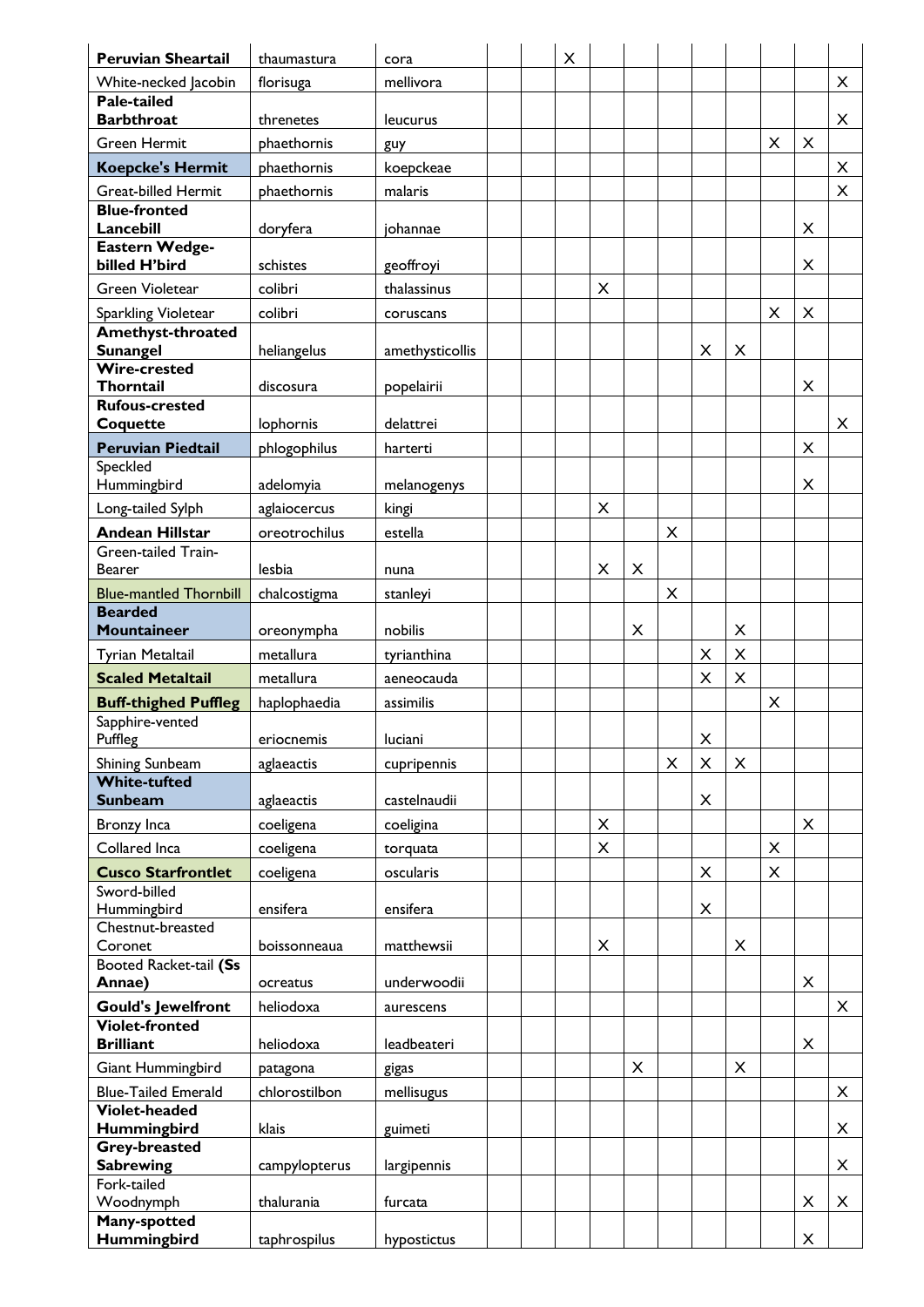| <b>White-bellied</b>                       |               |                      |                |          |                |   |          |  |   |   |                |                |
|--------------------------------------------|---------------|----------------------|----------------|----------|----------------|---|----------|--|---|---|----------------|----------------|
| Hummingbird<br><b>Green-and-white</b>      | amazilia      | chionogaster         |                |          |                | X |          |  |   |   |                |                |
| <b>Hummingbird</b>                         | amazilia      | viridicauda          |                |          |                | X |          |  |   |   |                |                |
| Amazilia Hummingbird                       | amazilia      | amazilia             | $\times$       | $\times$ |                |   |          |  |   |   |                |                |
| Sapphire-spangled<br><b>Emerald</b>        | amazilia      | lactea               |                |          |                |   |          |  |   |   |                | X              |
| Golden-tailed                              |               |                      |                |          |                |   |          |  |   |   | X              | X              |
| <b>Sapphire</b><br>Purple-collared         | chrysuronia   | oenone               |                |          |                |   |          |  |   |   |                |                |
| Woodstar                                   | myrtis        | fanny                |                | X        | $\pmb{\times}$ |   |          |  |   |   |                |                |
| <b>Oasis</b>                               |               |                      |                |          |                |   |          |  |   |   |                |                |
| Hummingbird<br>White-bellied               | rhodopis      | vesper               |                | X        | $\pmb{\times}$ |   |          |  |   |   |                |                |
| Woodstar                                   | chaetocercus  | mulsant              |                |          |                |   |          |  |   |   | $\pmb{\times}$ |                |
| Amethyst                                   |               |                      |                |          |                |   |          |  |   |   |                |                |
| Woodstar                                   | calliphlox    | amethystina          |                |          |                |   |          |  |   |   |                | X              |
| Hoatzin                                    | opisthocomus  | hoazin               |                |          |                |   |          |  |   |   |                | X              |
| Smooth-billed Ani                          | crotophaga    | ani                  |                |          |                |   |          |  |   |   |                | X              |
| Groove-billed Ani                          | crotophaga    | sulcirostris         | X              | X        |                |   |          |  |   |   |                |                |
| Squirrel Cuckoo                            | piaya         | cayana               |                |          |                |   |          |  |   | X | $\times$       |                |
| <b>Plumbeous Rail</b><br>Grey-necked Wood- | pardirallus   | sanguinolentus       | X              |          |                |   | X        |  |   |   |                |                |
| Rail                                       | aramides      | cajaneus             |                |          |                |   |          |  |   |   |                | X              |
| Purple Gallinule                           | porphyrio     | martinicus           |                |          |                |   |          |  |   |   |                | X              |
| Common Gallinule                           | gallinula     | galeata              | $\pmb{\times}$ |          | X              |   | X        |  |   |   |                |                |
| Andean Coot                                | fulica        | ardesciaca           | $\pmb{\times}$ |          |                |   | X        |  |   |   |                |                |
| Pale-winged                                |               |                      |                |          |                |   |          |  |   |   |                |                |
| <b>Trumpeter</b>                           | psophia       | leucoptera           |                |          |                |   |          |  |   |   |                | X              |
| Limpkin                                    | aramus        | guarauna             |                |          |                |   |          |  |   |   |                | H              |
| <b>Humboldt Penguin</b>                    | spheniscus    | humboldti            | X              |          |                |   |          |  |   |   |                |                |
| <b>Green Ibis</b>                          | mesembrinibis | cayennensis          |                |          |                |   |          |  |   |   |                | X              |
| <b>Puna Ibis</b>                           | plegadis      | ridgwayi             | X              |          | X              |   | X        |  | X |   |                |                |
| <b>Fasciated Tiger-</b><br>heron           | tigrisoma     | fasciatum            |                |          |                |   |          |  |   |   |                | X              |
| Black-crowned Night-                       |               |                      |                |          |                |   |          |  |   |   |                |                |
| heron<br>Yellow-crowned                    | nycticorax    | nycticorax           |                |          |                |   | X        |  |   |   |                |                |
| Night-heron                                | nycticorax    | violacea             | X              |          |                |   |          |  |   |   |                |                |
| Cattle Egret                               | bubulcus      | ibis                 |                |          | X              |   | X        |  |   |   |                |                |
| <b>Great Blue Heron</b>                    | ardea         | herodias             | X              |          |                |   |          |  |   |   |                |                |
| Cocoi Heron                                | ardea         | cocoi                |                |          |                |   | X        |  |   |   |                | X              |
| <b>Great Egret</b>                         | ardea         | alba                 | X              |          | X              |   | $\times$ |  |   |   |                | X              |
| Little Blue Heron                          | egretta       | caerulea             | X              |          | X              |   | X        |  |   |   |                |                |
| Snowy Egret                                | egretta       | thula                | $\pmb{\times}$ |          | X              |   | $\times$ |  |   |   |                | X              |
| <b>Peruvian Pelican</b>                    | pelecanus     | thagus               | $\mathsf{X}$   |          |                |   |          |  |   |   |                |                |
| <b>Peruvian Booby</b>                      | sula          | variegata            | $\pmb{\times}$ |          |                |   |          |  |   |   |                |                |
| <b>Blue-footed Booby</b>                   | sula          | nebouxii             | $\pmb{\times}$ |          |                |   |          |  |   |   |                |                |
| <b>Red-legged</b>                          |               |                      |                |          |                |   |          |  |   |   |                |                |
| Cormorant                                  | phalacrocorax | gaimardi             | $\pmb{\times}$ |          |                |   |          |  |   |   |                |                |
| <b>Guanay Cormorant</b>                    | phalacrocorax | bougainvillioru<br>m | X              |          |                |   |          |  |   |   |                |                |
| Neotropic Cormorant                        | phalacrocorax | brazilianus          | X              |          | X              |   | $\times$ |  |   |   |                | $\pmb{\times}$ |
| <b>Peruvian Thick-</b>                     |               |                      |                |          |                |   |          |  |   |   |                |                |
| <b>Knee</b>                                | burhinus      | superciliaris        | X              |          | X              |   |          |  |   |   |                |                |
| <b>Blackish</b><br>Oystercatcher           | haemotopus    | ater                 | $\pmb{\times}$ |          |                |   |          |  |   |   |                |                |
| American                                   |               |                      |                |          |                |   |          |  |   |   |                |                |
| Oystercatcher                              | haemotopus    | palliatus            | X              |          |                |   |          |  |   |   |                |                |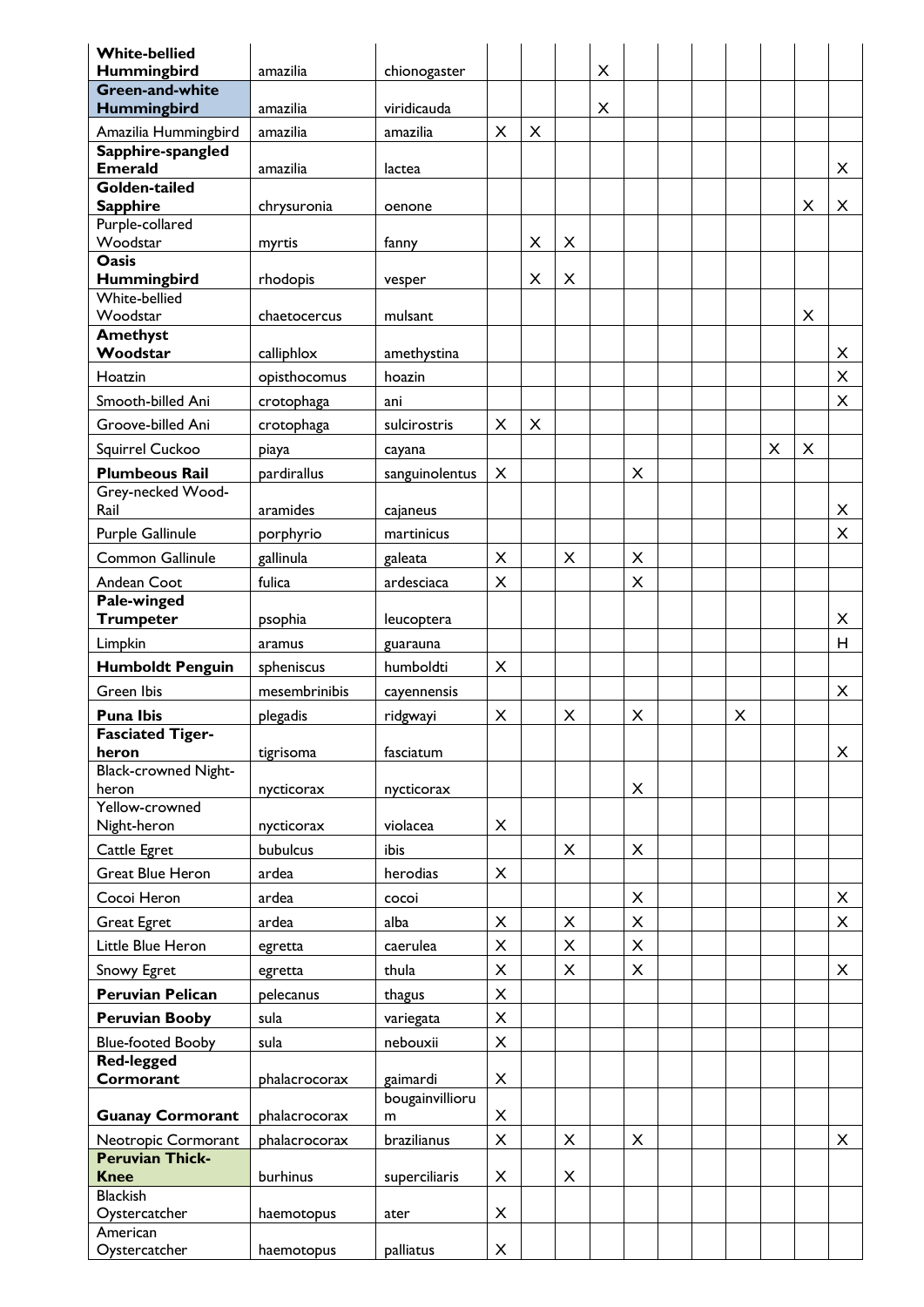| <b>Black-necked Stilt</b>             | himantopus               | mexicanus     | X |   | X              |   |   |   |   |   |   |   |                |
|---------------------------------------|--------------------------|---------------|---|---|----------------|---|---|---|---|---|---|---|----------------|
| <b>Grey Plover</b>                    | pluvialis                | squatarola    | X |   |                |   |   |   |   |   |   |   |                |
| Semipalmated Plover                   | charadrius               | semipalmatus  |   |   | $\pmb{\times}$ |   |   |   |   |   |   |   |                |
| Killdeer                              | charadrius               | vociferus     | X |   | X              |   |   |   |   |   |   |   |                |
| Andean Lapwing                        | vanellus                 | resplendens   |   |   |                |   |   | X |   |   |   |   |                |
| Least Seedsnipe                       | thinocorus               | rumicivorus   |   |   | $\pmb{\times}$ |   |   |   |   |   |   |   |                |
| Whimbrel                              | numenius                 | phaeopus      | X |   | $\pmb{\times}$ |   |   |   |   |   |   |   |                |
| Turnstone                             | arenaria                 | interpres     | X |   |                |   |   |   |   |   |   |   |                |
| Surfbird                              | calidris                 | virgata       | X |   |                |   |   |   |   |   |   |   |                |
| Sanderling                            | calidris                 | alba          | X |   |                |   |   |   |   |   |   |   |                |
| Least Sandpiper                       | calidris                 | minutilla     | X |   | X              |   |   |   |   |   |   |   |                |
| Pectoral Sandpiper                    | calidris                 | melanotos     |   |   |                |   | X |   |   |   |   |   |                |
| Wilson's Phalarope                    | steganopus               | tricolor      | X |   |                |   |   |   |   |   |   |   |                |
| Red-necked Phalarope                  | phalaropus               | lobatus       | X |   |                |   |   |   |   |   |   |   |                |
| Spotted Sandpiper                     | actitis                  | macularius    | X |   | X              |   |   |   |   |   |   |   |                |
| Solitary Sandpiper                    | tringa                   | solitari      |   |   |                |   | X |   |   |   |   |   |                |
| Willet                                | tringa                   | semipalmata   |   |   | $\pmb{\times}$ |   |   |   |   |   |   |   |                |
| Lesser Yellowlegs                     | tringa                   | flavipes      | X |   | $\pmb{\times}$ |   |   |   |   |   |   |   |                |
| <b>Greater Yellowlegs</b>             | tringa                   | melaneleucus  |   |   | X              |   | H |   |   |   |   |   |                |
| <b>Black Skimmer</b>                  | rhyncops                 | niger         | X |   |                |   |   |   |   |   |   |   |                |
| Andean Gull                           | larus                    | serranus      | X |   |                |   | X | X | X | X |   |   |                |
| Grey-Headed Gull                      | larus                    | cirrocephalus | X |   | X              |   |   |   |   |   |   |   |                |
| <b>Grey Gull</b>                      | leucophaeus              | modestus      | X |   |                |   |   |   |   |   |   |   |                |
| <b>Belcher's Gull</b>                 | larus                    | belcheri      | X |   |                |   |   |   |   |   |   |   |                |
| Kelp Gull                             | larus                    | dominicanus   | X |   | X              |   |   |   |   |   |   |   |                |
| <b>Inca Tern</b>                      | larosterna               | inca          | X |   |                |   |   |   |   |   |   |   |                |
| <b>Rufescent Screech-</b><br>Owl      | megascops                | ingens        |   |   |                |   |   |   |   |   |   | X |                |
| Tawny-Bellied<br>Screech-Owl          | megascops                | watsonii      |   |   |                |   |   |   |   |   |   |   | X              |
| <b>Peruvian Pygmy-</b>                |                          |               |   |   |                |   |   |   |   |   |   |   |                |
| Owl                                   | glaucidium               | peruanum      |   | H |                |   |   |   |   |   |   |   |                |
| <b>Burrowing Owl</b>                  | athena                   | cunicularia   | X |   | $\pmb{\times}$ |   |   |   |   |   |   |   |                |
| <b>Magellanic Horned</b><br>Owl       | bubo                     | magellanicus  |   |   |                |   | X |   |   |   |   |   |                |
| <b>Turkey Vulture</b>                 | cathartes                | aura          | X |   | X              |   |   |   |   |   |   | X | X              |
| Greater Yellow-                       |                          |               |   |   |                |   |   |   |   |   |   |   |                |
| headed Vulture                        | cathartes                | melambrotus   |   |   |                |   |   |   |   |   |   |   | X              |
| American Black<br>Vulture             |                          | atratus       | X |   | X              |   |   |   |   |   |   |   | X              |
| <b>King Vulture</b>                   | coragyps<br>sarcoramphus | papa          |   |   |                |   |   |   |   |   |   |   | X              |
| Andean Condor                         | vultur                   | gryphus       |   |   |                |   |   | X |   |   |   |   |                |
| Double-toothed Kite                   | harpagus                 | bidentatus    |   |   |                |   |   |   |   |   |   |   | X              |
| Sharp-shinned Hawk                    | accipiter                | striatus      |   |   |                |   |   |   |   | X |   |   |                |
| <b>Plumbeous Kite</b>                 | ictinea                  | plumbea       |   |   |                |   |   |   |   |   |   |   | $\pmb{\times}$ |
| Roadside Hawk                         | ripornis                 | magnirostris  |   |   |                | X |   |   |   |   |   |   | X              |
| Harris's Hawk                         | parabuteo                | unicinctus    | X |   |                |   |   |   |   |   |   |   |                |
| Variable Hawk                         | geranoaetus              | poecilochrous |   |   | $\pmb{\times}$ |   |   | X |   |   |   |   |                |
| <b>Black-chested Buzzard</b><br>Eagle | geranoaetus              | melanoleucus  |   | X | $\pmb{\times}$ |   |   |   |   |   |   |   |                |
| Golden-headed                         |                          |               |   |   |                |   |   |   |   |   |   |   |                |
| Quetzal                               | pharomachrus             | auriceps      |   |   |                |   |   |   |   |   | X |   |                |
| <b>Black-tailed Trogon</b>            | trogon                   | melanurus     |   |   |                |   |   |   |   |   |   |   | X              |
| Masked Trogon                         | trogon                   | personatus    |   |   |                |   |   |   |   | X |   |   |                |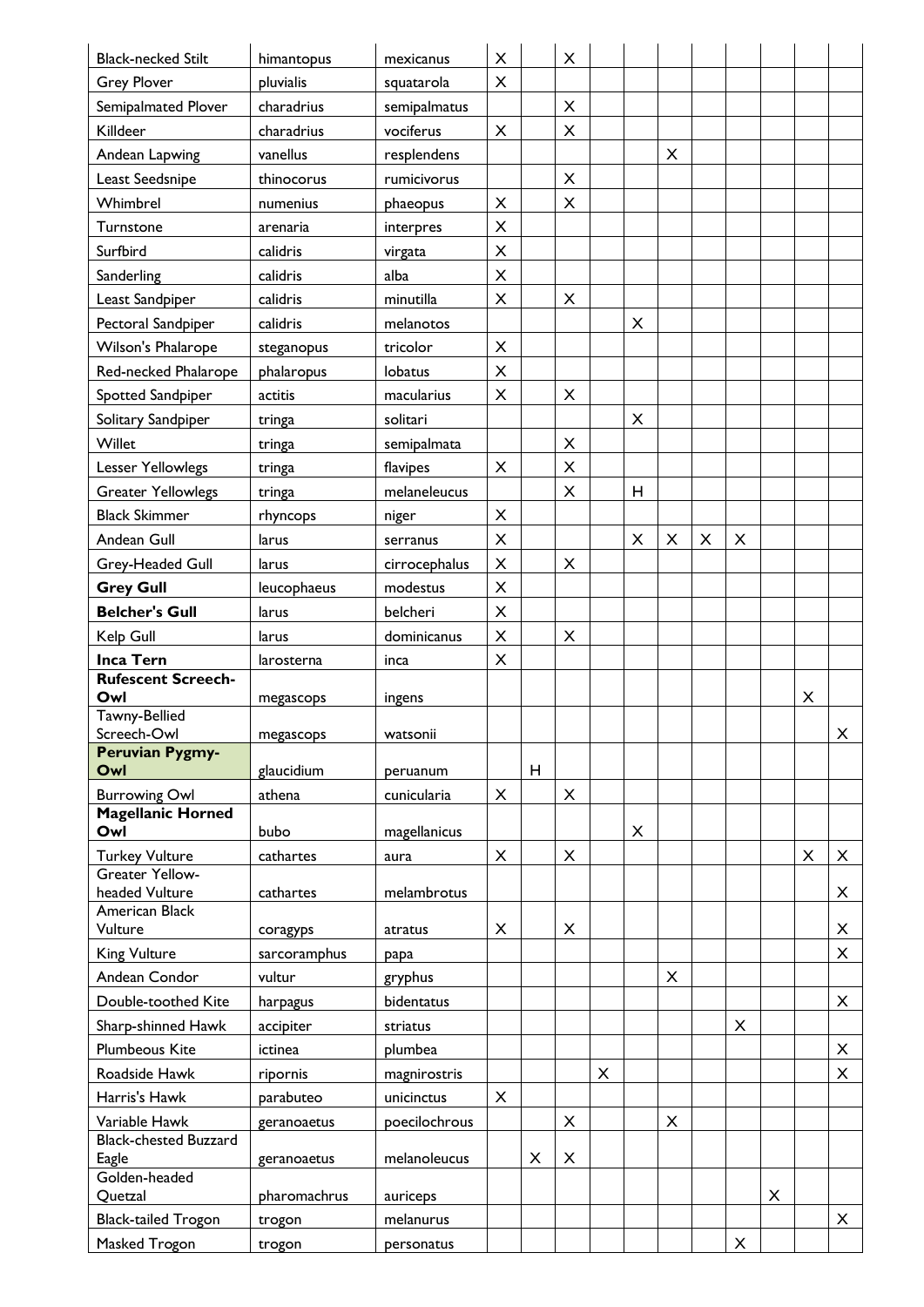| <b>Andean Motmot</b>                      | momotus        | aequatorialis            |   |                | $\pmb{\times}$ |   |                |                |          |   | X |          |
|-------------------------------------------|----------------|--------------------------|---|----------------|----------------|---|----------------|----------------|----------|---|---|----------|
| Ringed Kingfisher                         | megaceryle     | torquata                 |   |                |                |   |                |                |          |   |   | X        |
| Amazon Kingfisher                         | chloroceryle   | amazona                  |   |                |                |   |                |                |          |   |   | $\times$ |
| <b>Bluish-fronted</b><br>Jacamar          | galbula        |                          |   |                |                |   |                |                |          |   | X |          |
| <b>Black-fronted Nunbird</b>              | monasa         | cyanescens<br>nigrifrons |   |                |                |   |                |                |          |   |   | X        |
| Swallow-winged                            |                |                          |   |                |                |   |                |                |          |   |   |          |
| Puffbird                                  | chelidoptera   | tenebrosa                |   |                |                |   |                |                |          |   |   | X        |
| Cuvier's Toucan                           | ramphastos     | cuvieri                  |   |                |                |   |                |                |          |   |   | X        |
| <b>Black-throated</b>                     |                |                          |   |                |                |   |                |                |          |   |   |          |
| <b>Toucanet</b><br><b>Blue-banded</b>     | aulacorhyncus  | atrigularis              |   |                |                |   |                |                |          |   |   | X        |
| <b>Toucanet</b>                           | aulacorhyncus  | coeruleicinctis          |   |                |                |   |                |                |          | X |   |          |
| <b>Grey-breasted</b>                      |                |                          |   |                |                |   |                |                |          |   |   |          |
| Mountain-toucan<br><b>Blue-moustached</b> | andigena       | hypoglauca               |   |                |                |   |                |                | X        |   |   |          |
| <b>Barbet</b>                             | eubucco        | versicolor               |   |                |                |   |                |                |          | X |   |          |
| <b>Fine-barred Piculet</b>                | picumnus       | subtilis                 |   |                |                |   |                |                |          |   |   | X        |
| <b>Crimson-bellied</b>                    |                |                          |   |                |                |   |                |                |          |   |   |          |
| Woodpecker<br>Crimson-crested             | campephilus    | haematogaster            |   |                |                |   |                |                |          | X |   |          |
| Woodpecker                                | campephilus    | melanoleucos             |   |                |                |   |                |                |          |   |   | X        |
| Crimson-mantled                           |                |                          |   |                |                |   |                |                |          |   |   |          |
| Woodpecker                                | colaptes       | riviolii                 |   |                |                |   |                |                |          | X |   |          |
| <b>Andean Flicker</b><br>Spot-breasted    | calaptes       | rupicola                 |   |                |                |   | X              |                | $\times$ |   |   |          |
| Woodpecker                                | colaptes       | punctigula               |   |                |                |   |                |                |          |   |   | X        |
| Golden-olive                              |                |                          |   |                |                |   |                |                |          |   |   |          |
| Woodpecker                                | colaptes       | rubiginosus              |   |                |                |   |                |                |          |   | X |          |
| <b>Black-necked</b><br>Wodpecker          | colaptes       | atricollis               | X |                |                |   |                |                |          |   |   |          |
| Little Woodpecker                         | veniliornis    | passerinus               |   |                |                |   |                |                |          |   |   | X        |
| <b>Red-stained</b>                        |                |                          |   |                |                |   |                |                |          |   |   |          |
| Woodpecker<br><b>Red-throated</b>         | venilornis     | affinis                  |   |                |                |   |                |                |          |   |   | X        |
| Caracara                                  | daptrius       | americanus               |   |                |                |   |                |                |          |   |   | X        |
| Mountain Caracara                         | phalcoboenus   | megalopterus             |   |                |                |   | $\pmb{\times}$ |                |          |   |   |          |
| American Kestrel                          | falco          | sparverius               |   |                | X              | X |                | $\pmb{\times}$ |          |   |   |          |
| <b>Mountain Parakeet</b>                  | bolborhyncus   | aurifrons                |   | $\pmb{\times}$ |                |   |                |                |          |   |   |          |
| Cobalt-winged                             |                |                          |   |                |                |   |                |                |          |   |   |          |
| Parakeet<br><b>Speckle-faced</b>          | brotogeris     | cyanoptera               |   |                |                |   |                |                |          |   |   | X        |
| Parrot                                    | pionus         | tumultuosus              |   |                |                |   |                |                |          |   | X |          |
| <b>Blue-headed Parrot</b>                 | pionus         | menstruus                |   |                |                |   |                |                |          |   |   | X        |
| Scaly-naped Amazon                        | amazona        | mercenarius              |   |                |                |   |                |                |          | X |   |          |
| Dusky-headed                              |                |                          |   |                |                |   |                |                |          |   |   |          |
| Parakeet                                  | aratinga       | wedellii                 |   |                |                |   |                |                |          |   |   | X        |
| <b>Scarlet Macaw</b><br>Chestnut-fronted  | ara            | macao                    |   |                |                |   |                |                |          |   |   | X        |
| Macaw                                     | ara            | severus                  |   |                |                |   |                |                |          |   |   | X        |
| White-eyed Parakeet                       | psitticara     | leucopthalmus            |   |                |                |   |                |                |          |   | X | X        |
| <b>Black-throated</b>                     |                |                          |   |                |                |   |                |                |          |   |   |          |
| <b>Antbird</b><br><b>Western Ornate</b>   | myrmophylax    | atrothorax               |   |                |                |   |                |                |          |   |   | X        |
| <b>Antwren</b>                            | epinecrophylla | ornata                   |   |                |                |   |                |                |          |   | X |          |
| Rufous-tailed Antwren                     | epinecrophylla | erythrura                |   |                |                |   |                |                |          |   |   | X        |
| Pygmy Antwren                             | myrmotherula   | brachyura                |   |                |                |   |                |                |          |   |   | X        |
| <b>Stripe-chested</b>                     |                |                          |   |                |                |   |                |                |          |   |   |          |
| <b>Antwren</b><br>White-flanked           | myrmotherula   | longicauda               |   |                |                |   |                |                |          |   | X |          |
| Antwren                                   | myrmotherula   | axillaris                |   |                |                |   |                |                |          |   |   | $\times$ |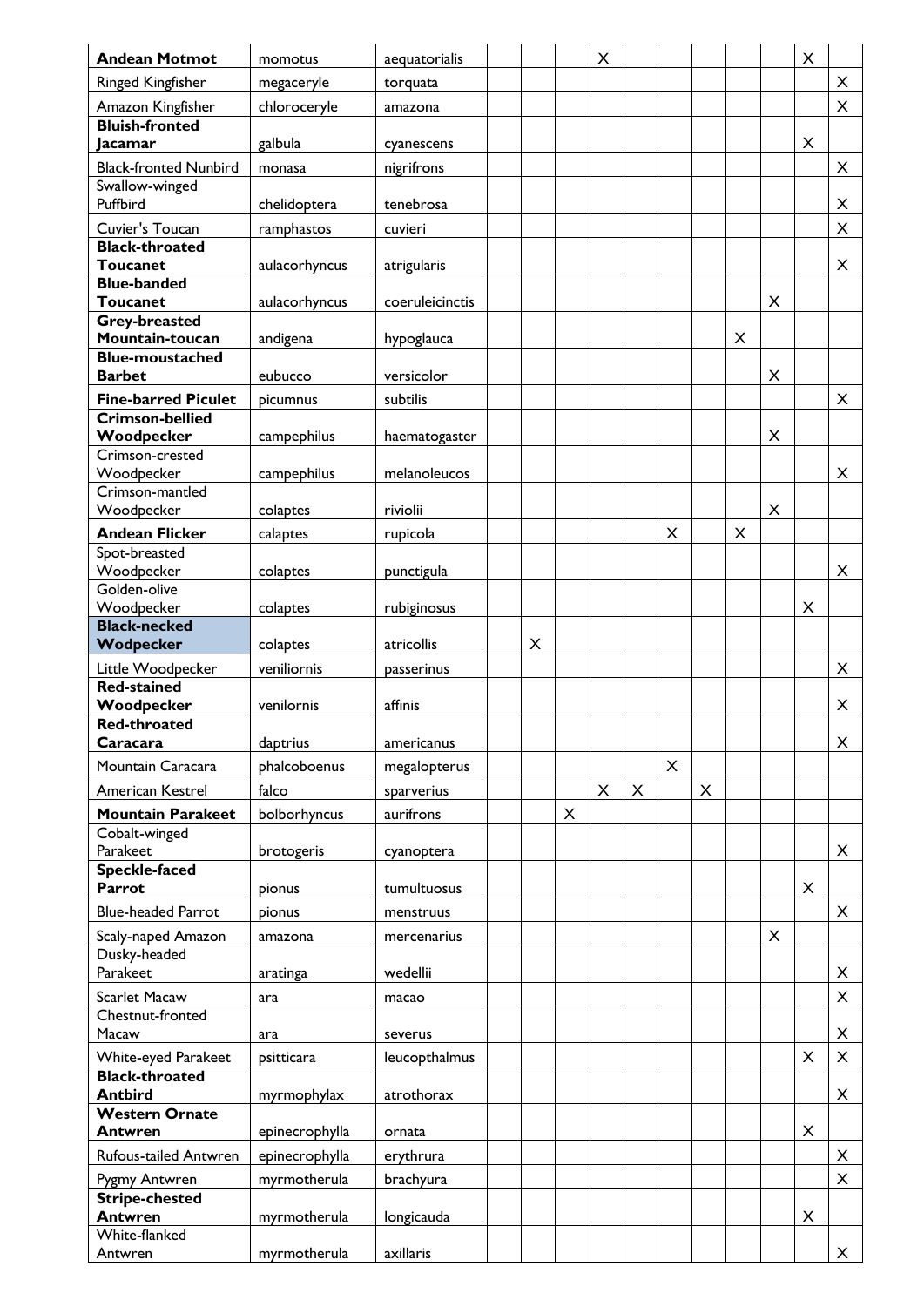| <b>Gray Antwren</b>                     | myrmotherula   | menetriesii      |   |   |   |   |          |                |                | X |
|-----------------------------------------|----------------|------------------|---|---|---|---|----------|----------------|----------------|---|
| Dusky-throated                          |                |                  |   |   |   |   |          |                |                |   |
| Antshrike                               | thamnomanes    | ardesiacus       |   |   |   |   |          |                |                | X |
| <b>Bluish-slate</b><br><b>Antshrike</b> | thamnomanes    |                  |   |   |   |   |          |                |                | X |
| <b>Yellow-breasted</b>                  |                | schistogynus     |   |   |   |   |          |                |                |   |
| Antwren                                 | herpsilochmus  | axillaris        |   |   |   |   |          |                | X              |   |
| <b>Bamboo Antshrike</b>                 | cymbilaimus    | sanctamariae     |   |   |   |   |          |                |                | X |
| Chestnut-backed                         |                |                  |   |   |   |   |          |                |                |   |
| Antshrike                               | thamnophilus   | palliatus        |   |   |   |   |          |                | $\pmb{\times}$ |   |
| <b>Plain-winged</b><br><b>Antshrike</b> | thamnophilus   | schistaceus      |   |   |   |   |          |                |                | X |
| Variable Antshrike                      | thamnophilus   | caerulescens     |   |   |   |   | $\times$ | X              |                |   |
| <b>Manu Antbird</b>                     |                |                  |   |   |   |   |          |                |                | X |
| Yellow-breasted                         | cercomacra     | manu             |   |   |   |   |          |                |                |   |
| <b>Warbling Antbird</b>                 | hypocnemis     | subflava         |   |   |   |   |          |                |                | X |
| <b>White-lined</b>                      |                |                  |   |   |   |   |          |                |                |   |
| <b>Antbird</b>                          | myrmoborus     | lophotes         |   |   |   |   |          |                |                | X |
| <b>White-browed</b><br><b>Antbird</b>   | myrmoborus     | leucophrys       |   |   |   |   |          |                |                | X |
| White-backed Fire-eye                   | pyriglena      | leuconata        |   |   |   |   |          |                | X              |   |
| <b>Goeldi's Antbird</b>                 | akletos        | goeldii          |   |   |   |   |          |                |                | н |
| <b>Undulated Antpitta</b>               | grallaria      | squamigera       |   |   |   |   | H        |                |                |   |
| <b>Stripe-headed</b>                    |                |                  |   |   |   |   |          |                |                |   |
| <b>Antpitta</b>                         | grallaria      | andicolus        |   |   |   | X |          |                |                |   |
| <b>Red-and-white</b>                    |                |                  |   |   |   |   |          |                |                |   |
| <b>Antpitta</b>                         | grallaria      | erythroleuca     |   |   |   |   | X        |                |                |   |
| <b>Trilling Tapaculo</b>                | scytalopus     | parvirostris     |   |   |   |   | н        |                |                |   |
| <b>White-crowned</b><br><b>Tapaculo</b> | scytolopus     | atratus          |   |   |   |   |          |                | н              |   |
| <b>Puna Tapaculo</b>                    | scytalopus     | simonsii         |   |   |   | X |          |                |                |   |
| Tawny-throated                          |                |                  |   |   |   |   |          |                |                |   |
| Leaftosser                              | sclerurus      | mexicanus        |   |   |   |   |          |                |                | X |
| <b>Coastal Miner</b>                    | geositta       | peruviana        |   | X |   |   |          |                |                |   |
| <b>Greyish Miner</b>                    | geositta       | maritima         |   | X |   |   |          |                |                |   |
| <b>Eastern Olivaceous</b>               |                |                  |   |   |   |   |          |                |                |   |
| Woodcreeper<br>Wedge-billed             | sittasomus     | griseicapillus   |   |   |   |   |          |                |                | X |
| Woodcreeper                             | glyphorhynchus | spirurus         |   |   |   |   |          |                |                | X |
| Buff-throated                           |                |                  |   |   |   |   |          |                |                |   |
| Woodcreeper                             | xiphorhynchus  | guttatus         |   |   |   |   |          |                |                | X |
| Olive-backed                            |                |                  |   |   |   |   |          |                |                |   |
| Woodcreeper                             | xiphorhynchus  | triangularis     |   |   |   |   |          |                | X              |   |
| Red-billed Scythebill<br>Montane        | campylorhamphu | trochillirostris |   |   |   |   |          |                | X              |   |
| Woodcreeper                             | lepidocolaptes | lacrymiger       |   |   |   |   |          | X              |                |   |
| Plain Xenops                            | xenops         | minutus          |   |   |   |   |          |                |                | X |
| <b>Streaked Xenops</b>                  | xenops         | rutilans         |   |   |   |   |          | $\pmb{\times}$ |                |   |
| Pale-legged Hornero                     | furnarius      | leucopus         |   |   |   |   |          |                |                | X |
| <b>Wren-like Rushbird</b>               | phleocryptes   | melanops         | X |   | X |   |          |                |                |   |
| Cream-winged                            |                |                  |   |   |   |   |          |                |                |   |
| <b>Cinclodes</b>                        | cinclodes      | albiventris      |   |   |   | X | X        |                |                |   |
| <b>Surf Cinclodes</b>                   | cinclodes      | taczanowskii     | X |   |   |   |          |                |                |   |
| Dusky-cheeked<br>Foliage-gleaner        | anabazenops    | dorsalis         |   |   |   |   |          |                | X              | X |
| <b>Montane Foliage-</b>                 |                |                  |   |   |   |   |          |                |                |   |
|                                         |                |                  |   |   |   |   |          |                |                |   |
| gleaner                                 | anabacerthia   | striaticollis    |   |   |   |   |          |                | X              |   |
| <b>Peruvian</b>                         |                |                  |   |   |   |   |          |                |                |   |
| <b>Recurvebill</b><br>Rufous-backed     | syndactyla     | ucayalae         |   |   |   |   |          |                |                | X |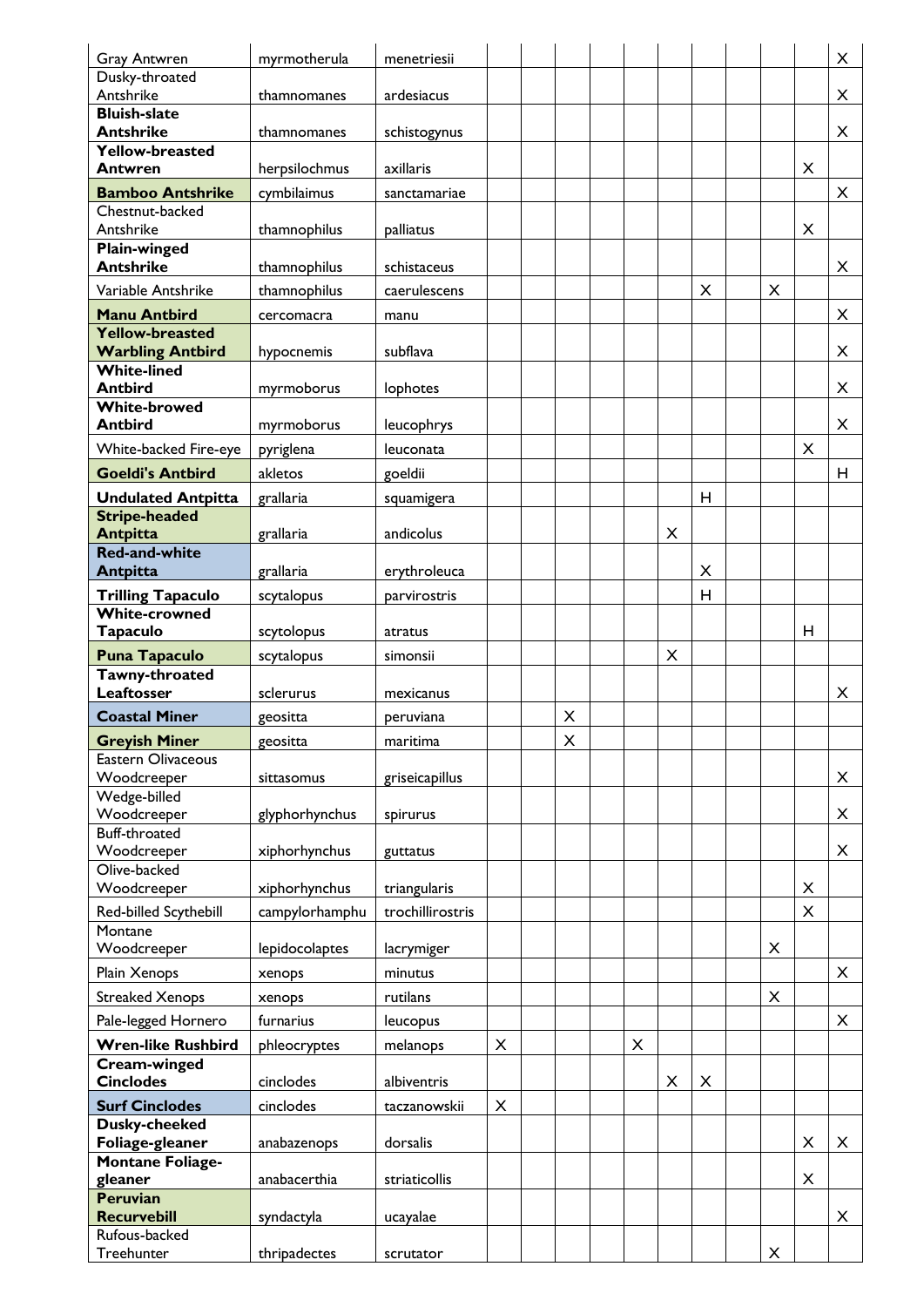| <b>Chestnut-crowned</b>            |                  |                   |   |   |          |                |   |                |                |                |   |   |   |
|------------------------------------|------------------|-------------------|---|---|----------|----------------|---|----------------|----------------|----------------|---|---|---|
| Foliage-gleaner                    | automolus        | rufipileatus      |   |   |          |                |   |                |                |                |   |   | X |
| <b>Pearled Treerunner</b>          | margarornis      | sqaumiger         |   |   |          |                |   |                |                | $\mathsf{X}$   | X |   |   |
|                                    | sylviorthorhynch |                   |   |   |          |                |   |                |                |                |   |   |   |
| <b>Tawny Tit-spinetail</b>         | us               | yanacensis        |   |   |          |                |   | X              |                |                |   |   |   |
| <b>White-browed Tit-</b>           |                  |                   |   |   |          |                |   |                |                |                |   |   |   |
| spinetail                          | leptasthenura    | xenothorax        |   |   |          |                |   | X              |                |                |   |   |   |
| <b>Streaked Tit-</b>               |                  |                   |   | X |          |                |   |                |                |                |   |   |   |
| spinetail<br><b>Streak-fronted</b> | leptasthenura    | striata           |   |   |          |                |   |                |                |                |   |   |   |
| <b>Thornbird</b>                   | phacellodomus    | striaticeps       |   |   |          |                | X |                |                |                |   |   |   |
| <b>Line-fronted</b>                |                  |                   |   |   |          |                |   |                |                |                |   |   |   |
| <b>Canastero</b>                   | asthenes         | urubambensis      |   |   |          |                |   | X              |                |                |   |   |   |
| Junin Canastero                    | asthenes         | virgata           |   |   |          |                |   | X              |                |                |   |   |   |
| <b>Streak-throated</b>             |                  |                   |   |   |          |                |   |                |                |                |   |   |   |
| Canastero                          | asthenes         | humilis           |   |   |          |                |   | $\pmb{\times}$ |                |                |   |   |   |
| <b>Puna Thistletail</b>            | asthenes         | helleri           |   |   |          |                |   |                |                | $\times$       |   |   |   |
| <b>Rusty-fronted</b>               |                  |                   |   |   |          |                |   |                |                |                |   |   |   |
| <b>Canastero</b>                   | asthenes         | ottonis           |   |   |          |                | X | $\times$       | H              |                |   |   |   |
| Marcapata Spinetail                | cranioleuca      | marcapatae        |   |   |          |                |   |                | $\pmb{\times}$ |                |   |   |   |
| <b>Creamy-crested</b>              |                  |                   |   |   |          |                |   |                |                |                |   |   |   |
| <b>Spinetail</b>                   | cranioleuca      | albicapilla       |   |   |          |                |   |                |                | X              |   |   |   |
| <b>Cactus Canastero</b>            | pseudosthenes    | cactorum          |   |   | $\times$ |                |   |                |                |                |   |   |   |
| <b>Plain-crowned</b>               |                  |                   |   |   |          |                |   |                |                |                |   |   |   |
| <b>Spinetail</b>                   | synallaxis       | gujanensis        |   |   |          |                |   |                |                |                |   |   | X |
| Azara's Spinetail                  | synallaxis       | azarae            |   |   |          |                |   |                |                | н              | X | н |   |
| <b>Band-Tailed Manakin</b>         | pipra            | fasciicaluda      |   |   |          |                |   |                |                |                |   |   | X |
| <b>Round-tailed</b>                |                  |                   |   |   |          |                |   |                |                |                |   |   |   |
| <b>Manakin</b>                     | ceratopipra      | chloromeros       |   |   |          |                |   |                |                |                |   |   | X |
| <b>Yungas Manakin</b>              | chiroxiphia      | boliviana         |   |   |          |                |   |                |                |                |   | X |   |
| <b>Barred Fruiteater</b>           | pipreola         |                   |   |   |          |                |   |                |                | $\pmb{\times}$ |   |   |   |
| <b>Band-tailed</b>                 |                  | arcuata           |   |   |          |                |   |                |                |                |   |   |   |
| <b>Fruiteater</b>                  | pireola          | intermedia        |   |   |          |                |   |                |                | X              |   |   |   |
| Andean Cock-of-the-                |                  |                   |   |   |          |                |   |                |                |                |   |   |   |
| Rock                               | rupicola         | <b>Deruvianus</b> |   |   |          | $\pmb{\times}$ |   |                |                |                |   | X |   |
| Red-crested Cotinga                | ampelion         | rubrocristatus    |   |   |          |                |   |                | X              |                |   |   |   |
| Amazonian                          |                  |                   |   |   |          |                |   |                |                |                |   |   |   |
| <b>Umbrellabird</b>                | cephalopterus    | ornatus           |   |   |          |                |   |                |                |                |   | X |   |
| <b>Barred Becard</b>               | pachyramphus     | versicolor        |   |   |          |                |   |                | $\pmb{\times}$ |                |   |   |   |
| Many-coloured                      |                  |                   |   |   |          |                |   |                |                |                |   |   |   |
| <b>Rush-tyrant</b>                 | tachuris         | rubrigastra       | X |   |          |                | X |                |                |                |   |   |   |
| <b>Ringed Antpipit</b>             | corythopis       | torquatus         |   |   |          |                |   |                |                |                |   |   | X |
| Marble-faced Bristle-              |                  |                   |   |   |          |                |   |                |                |                |   |   |   |
| tyrant                             | pogonotriccus    | opthalmicus       |   |   |          |                |   |                |                |                |   | X |   |
| Streak-necked                      |                  |                   |   |   |          |                |   |                |                |                |   |   |   |
| Flycatcher                         | mionectes        | striaticollis     |   |   |          |                |   |                |                |                |   | X |   |
| Ochre-bellied<br>Flycatcher        |                  | oleagineus        |   |   |          |                |   |                |                |                |   |   | X |
| Mcconnell's                        | mionectes        |                   |   |   |          |                |   |                |                |                |   |   |   |
| <b>Flycatcher</b>                  | mionectes        | macconnellii      |   |   |          |                |   |                |                |                |   | X |   |
| Sepia-capped                       |                  | amaurocephal      |   |   |          |                |   |                |                |                |   |   |   |
| Flycatcher                         | leptopogon       | us                |   |   |          |                |   |                |                |                |   |   | X |
| Slaty-capped                       |                  |                   |   |   |          |                |   |                |                |                |   |   |   |
| Flycatcher                         | leptopogon       | superciliaris     |   |   |          |                |   |                |                |                | X | X |   |
| <b>Inca Flycatcher</b>             | leptopogon       | taczanowskii      |   |   |          |                |   |                |                |                | X |   |   |
| <b>Fulvous-breasted</b>            |                  |                   |   |   |          |                |   |                |                |                |   |   |   |
| <b>Flatbill</b>                    | rhyncocyclus     | fulvipectus       |   |   |          |                |   |                |                |                |   | X |   |
| <b>Olive-faced Flatbill</b>        | tolmomyias       | viridiceps        |   |   |          |                |   |                |                |                |   |   | X |
| Scale-crested Pygmy                |                  |                   |   |   |          |                |   |                |                |                |   |   |   |
| Tyrant                             | lophotriccus     | pileatus          |   |   |          |                |   |                |                |                |   | X |   |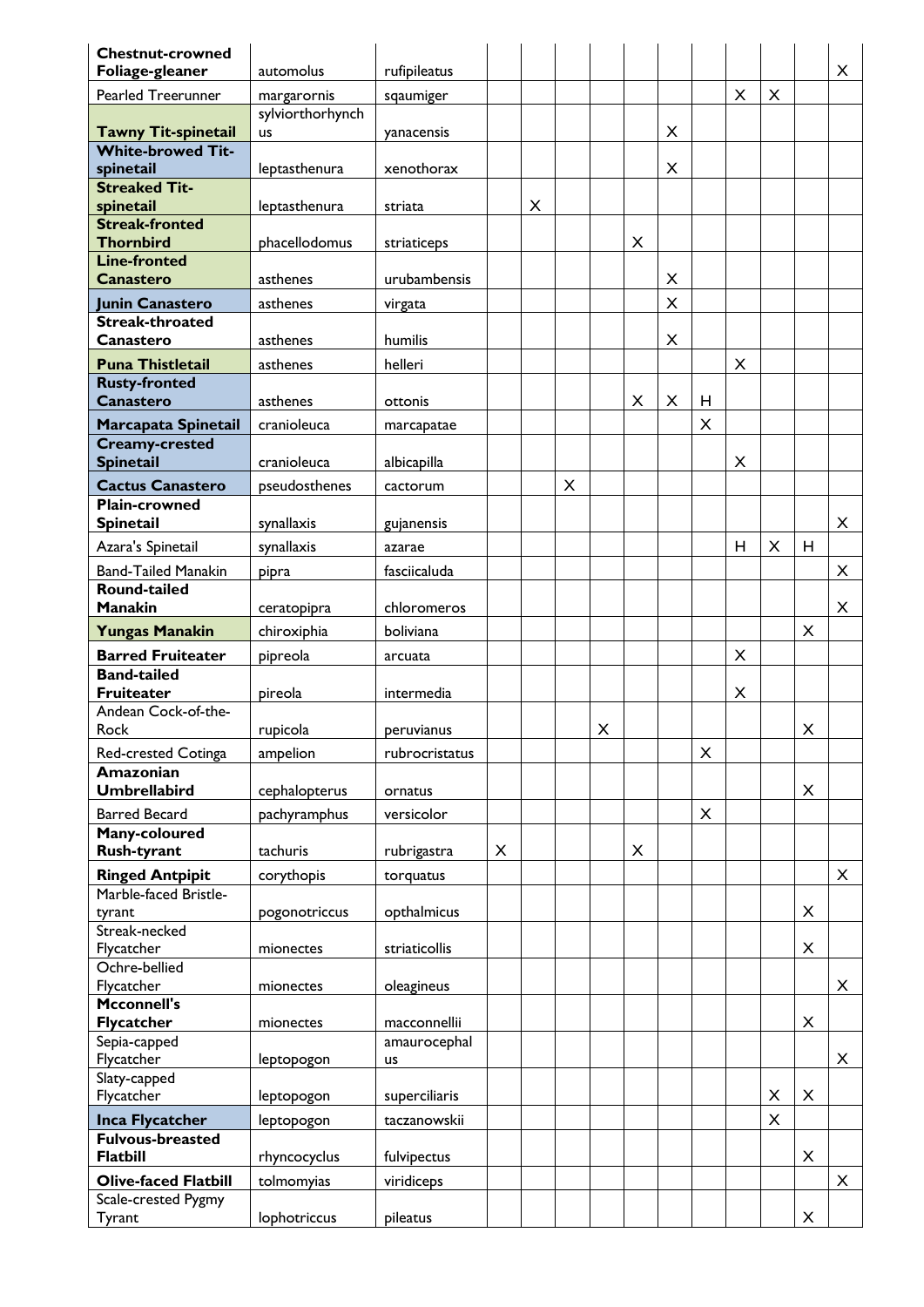| <b>Flammulated</b><br><b>Bamboo-tyrant</b> | hemitriccus    | flammulatus               |                |   |   |   |   |   |   |                |                | X              |
|--------------------------------------------|----------------|---------------------------|----------------|---|---|---|---|---|---|----------------|----------------|----------------|
| <b>White-cheeked</b>                       |                |                           |                |   |   |   |   |   |   |                |                |                |
| <b>Tody-flycatcher</b>                     | poecilotriccus | albifacies                |                |   |   |   |   |   |   |                |                | X              |
| <b>Rusty-fronted</b>                       |                |                           |                |   |   |   |   |   |   |                |                |                |
| <b>Tody-flycatcher</b>                     | poecilotriccus | latirostre                |                |   |   |   |   |   |   |                |                | $\pmb{\times}$ |
| <b>Spotted Tody-</b><br>flycatcher         | todirostrum    | maculatum                 |                |   |   |   |   |   |   |                |                | $\pmb{\times}$ |
| <b>Eastern Ornate</b>                      |                |                           |                |   |   |   |   |   |   |                |                |                |
| <b>Flycatcher</b>                          | myiotriccus    | phoenicurus               |                |   |   |   |   |   |   |                | X              |                |
| Handsome Flycatcher                        | nephelomyias   | pulcher                   |                |   |   |   |   |   |   | $\pmb{\times}$ |                |                |
| Cinnamon Flycatcher                        | pyrrhomyias    | cinnomomea                |                |   |   |   |   | X | X | X              | X              |                |
| <b>Bolivian Tyrranulet</b>                 | zimmerius      | bolivianus                |                |   |   |   |   |   |   | $\times$       |                |                |
| Mottle-backed Elaenia                      | elaenia        | gigas                     |                |   |   |   |   |   |   |                | $\times$       | X              |
| Large Elaenia                              | elaenia        | spectabilis               |                |   |   |   |   |   |   |                |                | X              |
| Sierran Elaenia                            | elaenia        | pallatangae               |                |   |   |   |   |   | X |                |                |                |
| <b>White-crested Elaenia</b>               | elaenia        | albiceps                  |                |   |   | X |   | X |   |                | X              |                |
| Yellow Tyrannulet                          | capsiempsis    | flaveola                  |                |   |   |   |   |   |   |                | $\times$       |                |
| Tawny-rumped                               |                |                           |                |   |   |   |   |   |   |                |                |                |
| <b>Tyrranulet</b>                          | phyllomyias    | uropygialis               |                |   |   |   |   | X |   | X              |                |                |
| White-banded                               |                |                           |                |   |   |   |   |   |   |                |                |                |
| Tyrannulet<br><b>Pied-crested Tit-</b>     | mecocerculus   | stictopterus              |                |   |   |   |   | X | X | X              |                |                |
| tyrant                                     | anairetes      | reguloides                | X              | X |   |   |   |   |   |                |                |                |
| <b>Yellow-billed Tit-</b>                  |                |                           |                |   |   |   |   |   |   |                |                |                |
| tyrant                                     | anairetes      | flavirostris              |                | X |   |   |   |   |   |                |                |                |
| <b>Tufted Tit Tyrant</b>                   | anairetes      | parulus                   |                |   |   |   |   | X |   |                |                |                |
| <b>Torrent Tyrannulet</b>                  | serpophaga     | cinerea                   |                |   | X |   |   |   |   |                |                |                |
| <b>Unstreaked Tit-</b>                     |                |                           |                |   |   |   |   |   |   |                |                |                |
| tyrant                                     | anairetes      | agraphia                  |                |   |   |   |   | X |   |                |                |                |
| <b>Short-tailed Field-</b><br>tyrant       | muscigralla    | brevicauda                | X              |   |   |   |   |   |   |                |                |                |
| Piratic Flycatcher                         |                | leucophaius               |                |   |   |   |   |   |   |                |                | X              |
|                                            | legatus        |                           |                |   |   |   |   |   |   |                |                |                |
| <b>Great Kiskadee</b>                      | pitangus       | sulphuratus               |                |   |   |   |   |   |   |                |                | X              |
| Boat-billed Flycatcher<br>Golden-crowned   | megarhynchus   | pitangua<br>chrysocephalu |                |   |   |   |   |   |   |                |                | X              |
| Flycatcher                                 | myiodynastes   | s                         |                |   |   |   |   |   |   |                | X              |                |
| Sulphur-bellied                            |                |                           |                |   |   |   |   |   |   |                |                |                |
| Flycatcher                                 | myiodynastes   | luteiventris              |                |   |   |   |   |   |   |                |                | X              |
| Northern Streaked                          |                |                           |                |   |   |   |   |   |   |                |                |                |
| Flycatcher                                 | myiodynastes   | maculatus                 |                |   |   |   |   |   |   |                | X              |                |
| Social Flycatcher<br>Grey-capped           | myiozetetes    | similis                   |                |   |   |   |   |   |   |                |                | X              |
| Flycatcher                                 | myiozetetes    | granadensis               |                |   |   |   |   |   |   |                |                | X              |
| Lemon-browed                               |                |                           |                |   |   |   |   |   |   |                |                |                |
| <b>Flycatcher</b>                          | conopias       | cinchoneti                |                |   |   |   |   |   |   |                | X              |                |
| <b>Tropical Kingbird</b>                   | tyrannus       | melancholicus             | $\pmb{\times}$ |   | X |   |   |   |   | X              | $\pmb{\times}$ | X              |
| Eastern Kingbird                           | tyrannus       | tyrannus                  |                |   |   |   |   |   |   |                |                | X              |
| Short-crested                              |                |                           |                |   |   |   |   |   |   |                |                |                |
| Flycatcher                                 | myiarchus      | ferox                     |                |   |   |   |   |   |   |                |                | X              |
| Long-tailed Tyrant<br>Bran-coloured        | colonia        | colonus                   |                |   |   |   |   |   |   |                |                | X              |
| Flycatcher                                 | myiophobus     | fasciatus                 |                |   |   |   |   |   |   |                |                | X              |
| <b>Rufescent</b>                           |                |                           |                |   |   |   |   |   |   |                |                |                |
| <b>Flycatcher</b>                          | myiophobus     | rufescens                 | X              |   |   |   |   |   |   |                |                |                |
| <b>Chestnut-belted</b>                     |                |                           |                |   |   |   |   |   |   |                |                |                |
| Chat-tyrant<br><b>Rufous-breasted</b>      | ochthoeca      | thoracica                 |                |   |   |   |   |   |   | X              |                |                |
| Chat-tyrant                                | ochthoeca      | rufipectoralis            |                |   |   |   |   | X | X |                |                |                |
| Brown-backed Chat-                         |                |                           |                |   |   |   |   |   |   |                |                |                |
| tyrant                                     | ochthoeca      | fumicolor                 |                |   |   |   | X |   | X |                |                |                |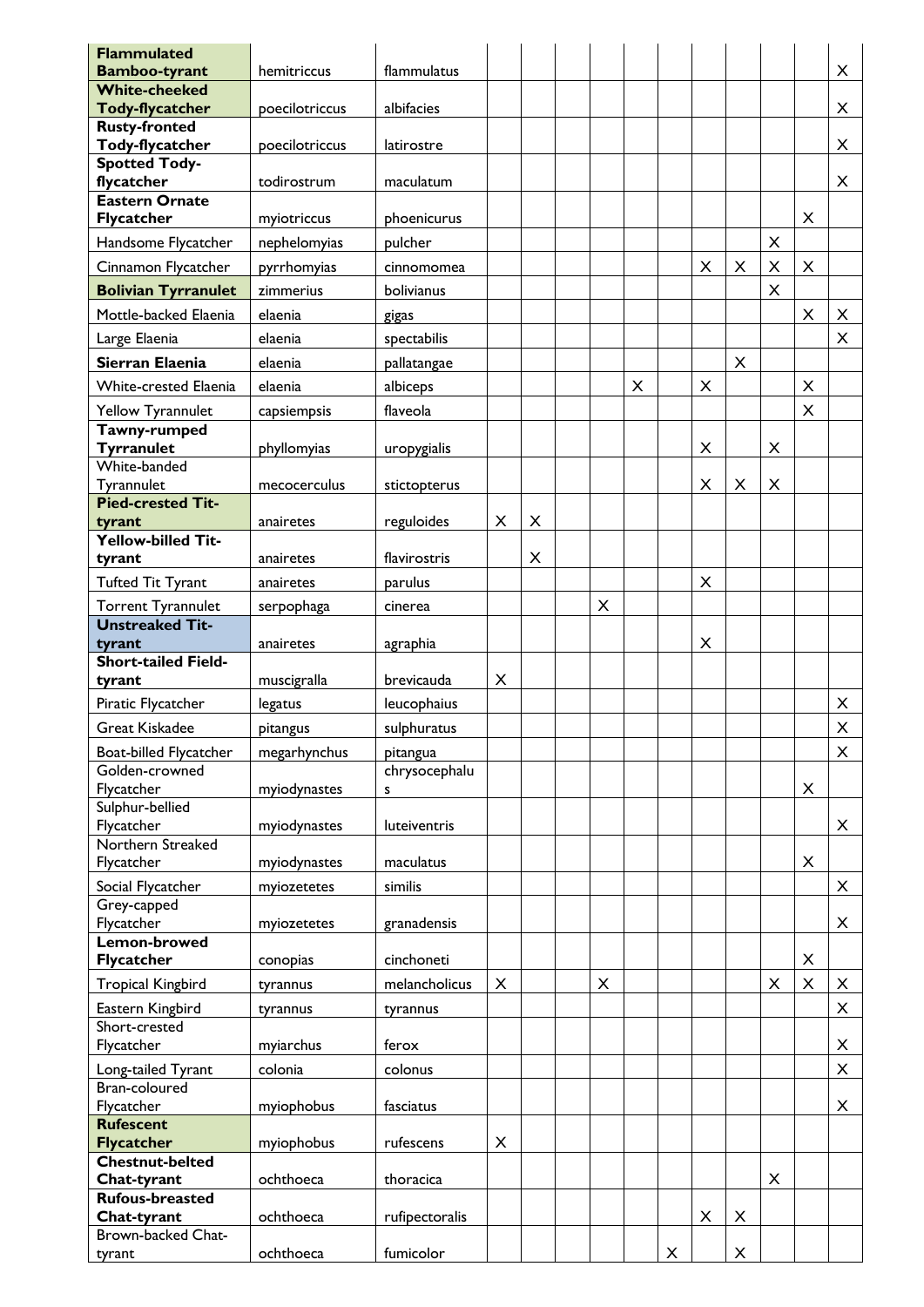| D'orbigny's Chat-                    | ochthoeca      | oenanthoides  |          |   |   |                |                | $\pmb{\times}$ |                |          |   |   |   |
|--------------------------------------|----------------|---------------|----------|---|---|----------------|----------------|----------------|----------------|----------|---|---|---|
| tyrant<br><b>White-browed</b>        |                |               |          |   |   |                |                |                |                |          |   |   |   |
| Chat-tyrant                          | ochthoeca      | leucophrys    |          |   |   |                | X              |                |                |          |   |   |   |
| Vermilion Flycatcher                 | pyrocephalus   | rubinus       | $\times$ |   | X |                |                |                |                |          |   |   | X |
| <b>Spot-billed Ground-</b>           |                |               |          |   |   |                |                |                |                |          |   |   |   |
| tyrant<br>Taczanowski's              | muscisaxicola  | maculirostris |          |   |   |                | $\times$       |                |                | $\times$ |   |   |   |
| <b>Ground-tyrant</b>                 | muscisaxicola  | griseus       |          |   |   |                |                | X              |                |          |   |   |   |
| <b>Puna Ground-</b>                  |                |               |          |   |   |                |                |                |                |          |   |   |   |
| tyrant<br><b>Cinereous Ground-</b>   | muscisaxicola  | iuninensis    |          |   |   |                |                | X              |                |          |   |   |   |
| tyrant                               | muscisaxicola  | cinereus      |          |   |   |                |                | X              |                |          |   |   |   |
| <b>Red-rumped Bush-</b>              |                |               |          |   |   |                |                |                |                |          |   |   |   |
| tyrant<br>Streak-throated Bush-      | cnemarchus     | erythropygius |          |   |   |                |                | X              |                |          |   |   |   |
| Tyrant                               | myiotheretes   | striaticollis |          | X |   |                |                |                |                | X        |   |   |   |
| <b>Rufous-bellied</b>                |                |               |          |   |   |                |                |                |                |          |   |   |   |
| <b>Bush-tyrant</b>                   | myiotheretes   | fuscorufus    |          |   |   |                |                |                |                | X        |   |   |   |
| <b>Black Phoebe</b>                  | sayornis       | nigricans     |          |   |   | $\pmb{\times}$ |                |                |                |          |   | X |   |
| Olive-sided Flycatcher               | contopus       | cooperi       |          |   |   |                |                |                |                |          |   |   | X |
| <b>Smoke Coloured</b><br>Pewee       | contopus       | fumigatus     |          |   |   |                |                |                |                |          | X | X |   |
| Western Wood                         |                |               |          |   |   |                |                |                |                |          |   |   |   |
| Pewee                                | contopus       | sordidulus    |          |   |   |                |                |                |                |          |   |   | X |
| Eastern Wood Pewee                   | contopus       | virens        |          |   |   |                |                |                |                |          |   |   | X |
| Brown-capped Vireo                   | vireo          | leucophrys    |          |   |   |                |                |                |                |          | X |   |   |
| Red-eyed Vireo (both                 |                |               |          |   |   |                |                |                |                |          |   |   |   |
| ss)                                  | vireo          | olivaceus     |          |   |   |                |                |                |                |          |   |   | X |
| <b>White-collared Jay</b>            | cyanolyca      | viridicyana   |          |   |   |                |                |                |                | X        |   |   |   |
| Violaceous Jay                       | cyanocorax     | violaceus     |          |   |   |                |                |                |                |          |   |   | X |
| Purplish Jay                         | cyanocorax     | cyanomelas    |          |   |   |                |                |                |                |          |   |   | X |
| Inca Jay<br><b>Chestnut-collared</b> | cyanocorax     | yncas         |          |   |   |                |                |                |                |          |   | X |   |
| <b>Swallow</b>                       | petrochelidon  | pyrrhonota    |          |   | X |                |                |                |                |          |   |   |   |
| <b>Barn Swallow</b>                  | hirundo        | rustica       |          |   | X |                | $\pmb{\times}$ |                |                |          |   |   |   |
| Sand Martin                          | riparia        | riparia       |          |   |   |                | X              |                |                |          |   |   |   |
| White-winged Swallow                 | tachycineta    | albiventer    |          |   |   |                |                |                |                |          |   |   | X |
| Southern Rough-                      |                |               |          |   |   |                |                |                |                |          |   |   |   |
| winged Swallow                       | stelgidopteryx | ruficollis    |          |   |   |                |                |                |                |          |   |   | X |
| Blue-and-white<br>Swallow            | pygochelidon   | cyanoleuca    | X        |   | X | $\pmb{\times}$ |                |                | X              |          | X | X | X |
| White-banded                         |                |               |          |   |   |                |                |                |                |          |   |   |   |
| Swallow                              | atticora       | fasciata      |          |   |   |                |                |                |                |          |   |   | X |
| White-thighed<br>Swallow             | atticora       | tibialis      |          |   |   |                |                |                |                |          |   |   | X |
| <b>Brown-bellied Swallow</b>         | orochelidon    | murina        |          |   |   |                | X              |                |                | X        |   |   |   |
| Long-billed Gnatwren                 | ramphocaenus   | melanurus     |          |   |   |                |                |                |                |          |   |   | X |
| <b>Scaly-breasted</b>                |                |               |          |   |   |                |                |                |                |          |   |   |   |
| Wren                                 | microcerculus  | marginatus    |          |   |   |                |                |                |                |          |   |   | X |
| Southern House Wren                  | troglodytes    | musculus      | X        |   | X | X              | X              | H              |                | X        |   |   | X |
| Mountain Wren                        | troglodytes    | solstitialis  |          |   |   |                |                |                | $\pmb{\times}$ |          |   |   |   |
| Grass (Puna) Wren                    | cistothorus    | platensis     |          |   |   |                |                |                |                | X        |   |   |   |
| <b>Inca Wren</b>                     | pheugopedius   | eisenmanni    |          |   |   | H              |                |                | X              |          |   |   |   |
| Grey-breasted Wood-                  |                |               |          |   |   |                |                |                |                |          |   |   |   |
| wren                                 | henicorhina    | leucophrys    |          |   |   | X              |                |                |                |          | X |   |   |
| White-capped Dipper<br>Long-tailed   | cinclus        | leucocephalus |          | X |   |                |                |                |                |          |   |   |   |
| Mockingbird                          | mimus          | longicaudatus | X        |   |   |                |                |                |                |          |   |   |   |
| <b>Andean Solitaire</b>              | myadestes      | ralloides     |          |   |   |                |                |                |                | H        | X | H |   |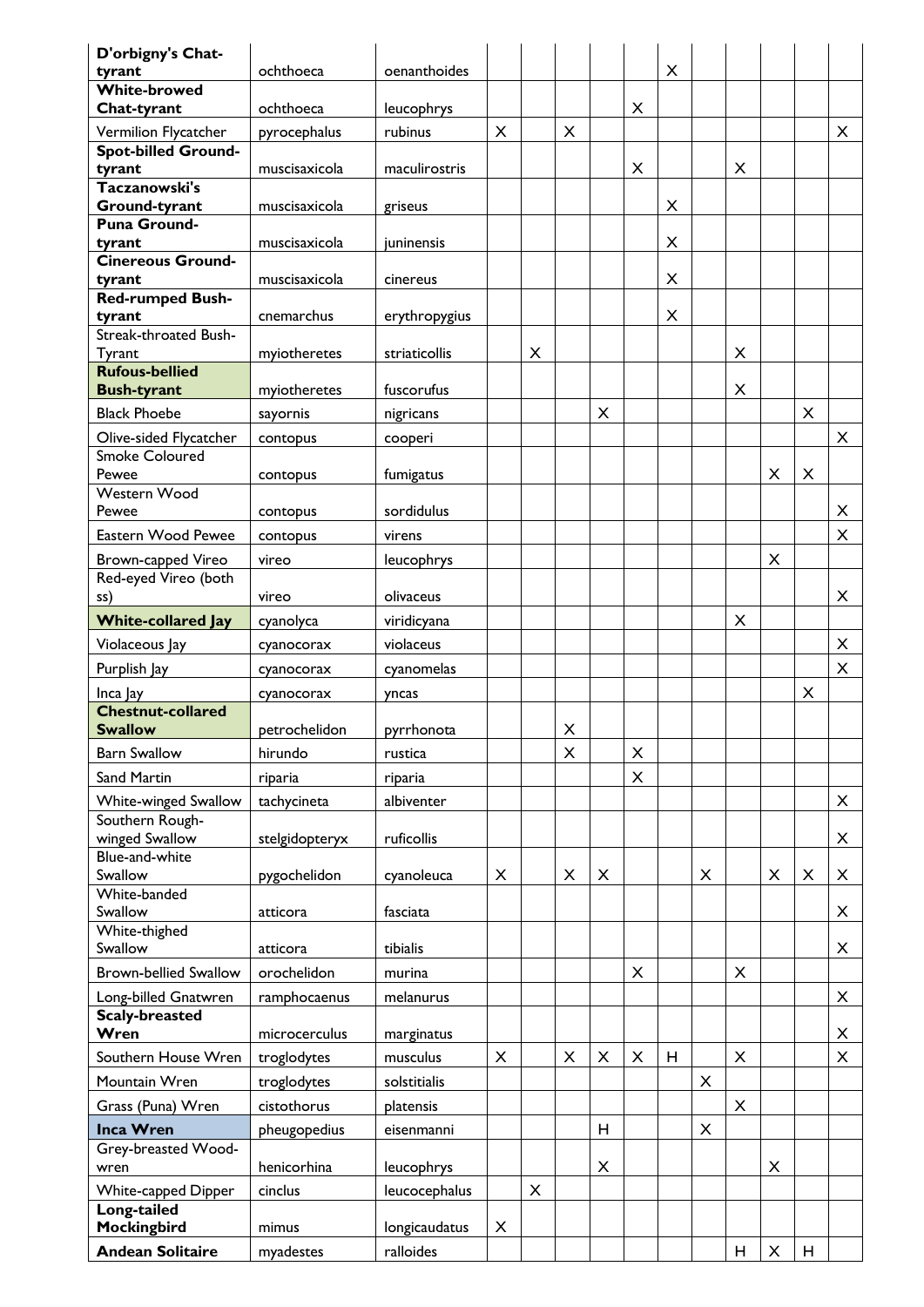| <b>White-eared</b><br><b>Solitaire</b>                 | entomodestes  | leucotis      |                |                |   |                |                |   |                |                |   | $\pmb{\times}$ |   |
|--------------------------------------------------------|---------------|---------------|----------------|----------------|---|----------------|----------------|---|----------------|----------------|---|----------------|---|
| <b>Hauxwell's Thrush</b>                               | turdus        | hauxwellii    |                |                |   |                |                |   |                |                |   | X              | X |
|                                                        |               |               |                |                |   |                |                |   |                |                |   |                |   |
| <b>Chiguanco Thrush</b>                                | turdus        | chigauanco    |                | X              | X | $\pmb{\times}$ | $\pmb{\times}$ | X |                | $\pmb{\times}$ | X |                |   |
| <b>Great Thrush</b>                                    | turdus        | fuscatur      |                |                |   |                |                | X | X              | X              | X |                |   |
| <b>Black-billed Thrush</b>                             | turdus        | ignobilis     |                |                |   |                |                |   |                |                |   |                | X |
| House Sparrow                                          | passer        | domesticus    | X              |                | X |                |                |   |                |                |   |                |   |
| Blue-naped                                             |               |               |                |                |   |                |                |   |                |                |   |                |   |
| Chlorophonia                                           | chlorophonia  | cyanea        |                |                |   |                |                |   |                |                | X |                |   |
| Thick-Billed Euphonia                                  | euphonia      | laniirostris  |                |                |   | $\pmb{\times}$ |                |   |                |                |   |                |   |
| <b>White-lored</b>                                     |               |               |                |                |   |                |                |   |                |                |   |                |   |
| Euphonia                                               | euphonia      | chysopasta    |                |                |   |                |                |   |                |                |   |                | X |
| Orange-bellied<br>Euphonia                             | euphonia      | xanthogaster  |                |                |   |                |                |   |                |                | X | X              | X |
| <b>Hooded Siskin</b>                                   |               |               | X              | X              |   |                | X              |   |                | X              |   | X              |   |
| Yellow-browed                                          | spinus        | magellanica   |                |                |   |                |                |   |                |                |   |                |   |
| Sparrow                                                | ammodramus    | aurifrons     |                |                |   |                |                |   |                |                |   | X              |   |
| Common                                                 |               |               |                |                |   |                |                |   |                |                |   |                |   |
| Chlorospingus                                          | chlorospingus | flavopectus   |                |                |   |                |                |   |                |                | X |                |   |
| Short-billed                                           |               |               |                |                |   |                |                |   |                |                |   |                |   |
| Chlorospingus                                          | chlorospingus | parvirostris  |                |                |   |                |                |   |                |                | X |                |   |
| Yellow-throated<br><b>Chlorospingus</b>                | chlorospingus | flavigularis  |                |                |   |                |                |   |                |                |   | X              |   |
|                                                        |               |               |                |                |   |                |                |   |                |                |   |                |   |
| <b>Pectoral Sparrow</b><br><b>Rusty-bellied Brush-</b> | arremon       | taciturnus    |                |                |   |                |                |   |                |                |   |                | X |
| <b>Finch</b>                                           | atlapetes     | nationi       |                | X              |   |                |                |   |                |                |   |                |   |
| <b>Black-faced</b>                                     |               |               |                |                |   |                |                |   |                |                |   |                |   |
| <b>Brushfinch</b>                                      | atlapetes     | melanolaemus  |                |                |   |                |                |   |                | $\pmb{\times}$ | X |                |   |
| Rufous-collared                                        |               |               |                |                |   |                |                |   |                |                |   |                |   |
| Sparrow                                                | zonotrichia   | capensis      | X              | X              | X | $\pmb{\times}$ | X              | X | $\pmb{\times}$ | $\pmb{\times}$ | X |                |   |
| Peruvian                                               |               |               |                |                |   |                |                |   |                |                |   |                |   |
| <b>Meadowlark</b><br>Dusky-green                       | sturnella     | bellicosa     |                |                | X |                |                |   |                |                |   |                |   |
| Oropendola                                             | psarocolius   | atravirens    |                |                |   | X              |                |   |                |                | X |                |   |
| Russet-backed                                          |               |               |                |                |   |                |                |   |                |                |   |                |   |
| Oropendola                                             | psarocolius   | angustifrons  |                |                |   |                |                |   |                |                | X | X              | X |
| <b>Crested Oropendola</b>                              | psarocolius   | decumanus     |                |                |   |                |                |   |                |                |   | $\times$       | X |
| Yellow-rumped                                          |               |               |                |                |   |                |                |   |                |                |   |                |   |
| Cacique                                                | cacicus       | cela          |                |                |   |                |                |   |                |                |   |                | X |
| <b>Southern Mountain</b>                               |               |               |                |                |   |                |                |   |                |                |   |                |   |
| Cacique                                                | cacicus       | chrysonotus   |                |                |   |                |                |   |                | X              |   |                |   |
| <b>Casqued Cacique</b>                                 | cacicus       | oseryi        |                |                |   |                |                |   |                |                |   |                | X |
| Shiny Cowbird                                          | molothrus     | bonariensis   | $\times$       |                |   |                |                |   |                |                |   |                |   |
| Scrub Blackbird                                        | dives         | warszewiczi   | $\pmb{\times}$ | $\pmb{\times}$ |   |                |                |   |                |                |   |                |   |
| <b>Yellow-winged</b>                                   |               |               |                |                |   |                |                |   |                |                |   |                |   |
| <b>Blackbird</b>                                       | agelasticus   | thilius       |                |                |   |                | X              |   |                |                |   |                |   |
| Tropical Parula                                        | setophaga     | pitiayumi     |                |                |   |                |                |   |                |                | X |                |   |
| <b>Peruvian Citrine</b><br>Warbler                     | myiothlypis   | striaticeps   |                |                |   |                |                |   | $\pmb{\times}$ | X              | X |                |   |
| Pale-legged                                            |               |               |                |                |   |                |                |   |                |                |   |                |   |
| Warbler                                                | myiothlypis   | signatus      |                |                |   |                |                |   |                |                | X |                |   |
| Buff-rumped Warbler                                    | myiothlypis   | fulvicauda    |                |                |   |                |                |   |                |                |   |                | X |
| <b>Two-banded</b>                                      |               |               |                |                |   |                |                |   |                |                |   |                |   |
| Warbler                                                | myiothlypis   | bivittatus    |                |                |   |                |                |   |                |                |   | X              |   |
| <b>Golden-bellied</b>                                  |               |               |                |                |   |                |                |   |                |                |   |                |   |
| Warbler                                                | myiothlypis   | chrysogaster  |                |                |   |                |                |   |                |                |   |                | X |
| Three-striped Warbler                                  | basileuterus  | tristriatus   |                |                |   |                |                |   |                |                |   | X              |   |
| Slate-throated<br>Whitestart                           | myioborus     | miniatus      |                |                |   | X              |                |   |                |                | X | X              |   |
|                                                        |               |               |                |                |   |                |                |   |                |                |   |                |   |
| Spectacled Whitestart                                  | myioborus     | melanocephalu |                |                |   |                |                |   | $\pmb{\times}$ |                | X |                |   |
| <b>Golden Grosbeak</b>                                 | pheucticus    | chrysogaster  |                | X              | X |                |                |   |                |                |   |                |   |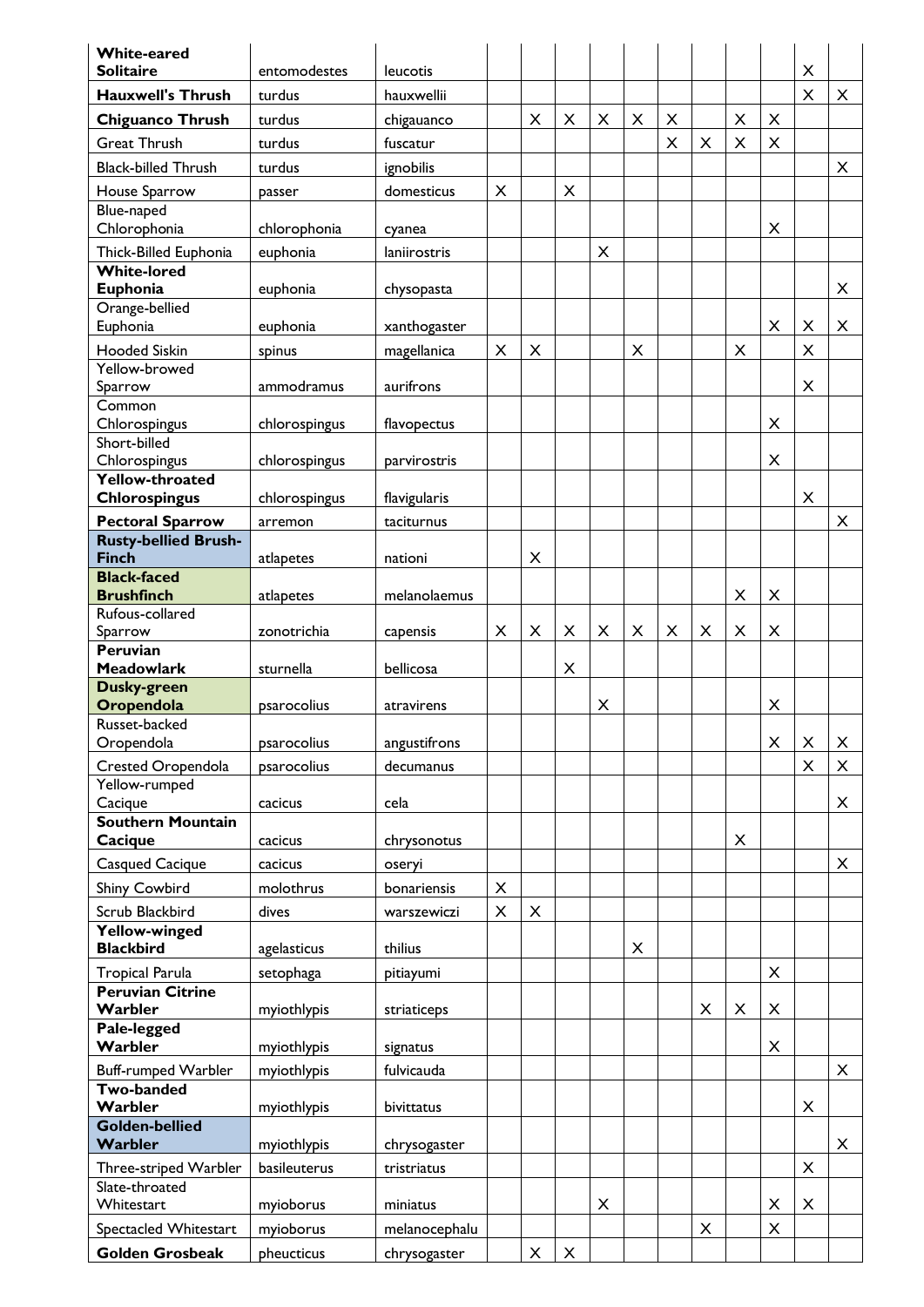| <b>Great Inca-finch</b>                           | incaspiza               | pulchra              |                | X |   |   |                |                     |                |   |                |          |                |
|---------------------------------------------------|-------------------------|----------------------|----------------|---|---|---|----------------|---------------------|----------------|---|----------------|----------|----------------|
| <b>Mourning Sierra-</b>                           |                         |                      |                |   |   |   |                |                     |                |   |                |          |                |
| finch                                             | phrygilus               | fruticeti            |                | X |   |   | X              |                     |                |   |                |          |                |
| Swallow Tanager                                   | tersina                 | viridis              |                |   |   |   |                |                     |                |   |                |          | $\pmb{\times}$ |
| Purple Honeycreeper                               | cyanerpes               | caeruleus            |                |   |   |   |                |                     |                |   |                | X        | X              |
| <b>Blue Dacnis</b>                                | dacnis                  | cayana               |                |   |   | X |                |                     |                |   |                |          | X              |
| Greyish Saltator                                  | saltator                | coerulescens         |                |   |   |   |                |                     |                |   |                |          | X              |
| <b>Streaked Saltator</b>                          | saltator                | albicollis           | $\pmb{\times}$ |   |   |   |                |                     |                |   |                |          |                |
| <b>Buff-throated Saltator</b>                     | saltator                | maximus              |                |   |   |   |                |                     |                | X |                | X        |                |
| Golden-billed                                     |                         |                      |                |   |   |   |                |                     |                |   |                |          |                |
| <b>Saltator</b>                                   | saltator                | aurantiirostris      |                |   |   |   | X              | X                   | X              | X |                |          |                |
| Bananaquit                                        | coereba                 | flaveola             | $\times$       |   |   |   |                |                     |                |   | X              | $\times$ | X              |
| <b>Blue-Black Grassquit</b>                       | volatinia               | jacarina             |                |   |   |   |                |                     |                |   |                |          | X              |
| <b>Slaty Tanager</b>                              | creurgops               | dentata              |                |   |   |   |                |                     |                |   | $\times$       | $\times$ |                |
| Yellow-crested                                    |                         |                      |                |   |   |   |                |                     |                |   |                |          |                |
| <b>Tanager</b>                                    | islerothraupis          | rufiventer           |                |   |   |   |                |                     |                |   |                |          | X              |
| <b>White-winged</b>                               |                         |                      |                |   |   |   |                |                     |                |   |                |          | X              |
| Shrike-tanager<br><b>Masked Crimson</b>           | lanio                   | versicolor           |                |   |   |   |                |                     |                |   |                |          |                |
| Tanager                                           | ramphocelus             | nigrogularis         |                |   |   |   |                |                     |                |   |                |          | X              |
| Silver-beaked Tanager                             | ramphocelus             | carbo                |                |   |   |   |                |                     |                |   | X              | X        | X              |
| Yellow-bellied                                    |                         |                      |                |   |   |   |                |                     |                |   |                |          |                |
| Seedeater                                         | sporophila              | nigricollis          |                |   |   |   |                |                     |                |   |                | X        |                |
| Chestnut-bellied Seed-                            |                         |                      |                |   |   |   |                |                     |                |   |                |          |                |
| finch<br><b>Chestnut-throated</b>                 | sporophila              | angolensis           |                |   |   |   |                |                     |                |   |                | X        |                |
| <b>Seedeater</b>                                  | sporophila              | telasco              | X              |   |   |   |                |                     |                |   |                |          |                |
| <b>Drab Hemispingus</b>                           | pseudospingus           | xanthopthalmu        |                |   |   |   |                |                     | X              | X |                |          |                |
| <b>Collared Warbling-</b>                         |                         |                      |                |   |   |   |                |                     |                |   |                |          |                |
| finch                                             | poospiza                | hispaniolensis       | $\pmb{\times}$ |   |   |   |                |                     |                |   |                |          |                |
| <b>White-browed</b><br><b>Hemispingus</b>         | kleinothraupis          | auricularis          |                |   |   |   |                |                     | $\pmb{\times}$ |   |                |          |                |
| Parodi's                                          |                         |                      |                |   |   |   |                |                     |                |   |                |          |                |
| <b>Hemispingus</b>                                | kleinothraupis          | parodii              |                |   |   |   |                |                     | X              |   |                |          |                |
| <b>Black-eared</b>                                |                         |                      |                |   |   |   |                |                     |                |   |                |          |                |
| <b>Hemispingus</b><br><b>Rust-and-yellow</b>      | sphenopsis              | melanotis            |                |   |   |   |                |                     |                |   | X              |          |                |
| <b>Tanager</b>                                    | thylpopsis              | ruficeps             |                |   |   |   |                |                     | X              | X |                |          |                |
| Eye-browed                                        |                         |                      |                |   |   |   |                |                     |                |   |                |          |                |
| Hemispingus                                       | thlypopsis              | superciliaris        |                |   |   |   |                |                     | X              | X |                |          |                |
| <b>Chestnut-breasted</b><br><b>Mountain finch</b> |                         |                      |                |   |   |   |                |                     |                |   |                |          |                |
| <b>Three-striped</b>                              | poospizopsis            | caesar               |                |   |   |   |                | X                   |                | X |                |          |                |
| <b>Hemispingus</b>                                | microspingus            | trifasciatus         |                |   |   |   |                |                     |                | X |                |          |                |
| <b>Capped Conebill</b>                            | conirostrum             | albifrons            |                |   |   |   |                |                     |                |   | $\pmb{\times}$ |          |                |
| <b>Giant Conebill</b>                             | conirostrum             | binghami             |                |   |   |   |                | X                   |                |   |                |          |                |
| <b>Blue-backed</b>                                |                         |                      |                |   |   |   |                |                     |                |   |                |          |                |
| <b>Conebill</b>                                   | conirostrum             | sitticolor           |                |   |   |   |                |                     | X              |   |                |          |                |
| <b>White-browed</b><br><b>Conebill</b>            | conirostrum             | ferrugineiventr<br>e |                |   |   |   |                |                     |                | X |                |          |                |
| Cinereous Conebill                                |                         |                      | $\pmb{\times}$ |   | X |   | $\pmb{\times}$ |                     | $\times$       |   |                |          |                |
| <b>Grassland Yellow-</b>                          | conirostrum             | cinereum             |                | X |   | X |                | X                   |                |   |                |          |                |
|                                                   |                         |                      | $\pmb{\times}$ |   |   |   | X              |                     |                |   |                |          |                |
| finch                                             | sicalis                 | luteola              |                |   |   |   |                |                     |                |   |                |          |                |
| Greenish Yellow-finch                             | sicalis                 | olivascens           |                |   |   |   | X              |                     |                |   |                |          |                |
| <b>Peruvian Sierra-</b>                           |                         |                      |                |   |   |   |                |                     |                |   |                |          |                |
| finch                                             | phrygilus               | punensis             |                |   |   |   | X              | X                   |                |   |                |          |                |
| Ash-breasted Sierra-                              |                         |                      |                |   |   |   |                |                     |                |   |                |          |                |
| finch                                             | geospizopsis            | plebejus             |                |   |   |   | X              | X                   |                |   |                |          |                |
| Plumbeous Sierra-finch<br><b>Tit-Like Dacnis</b>  | phrygilus<br>xenodacnis | unicolor<br>parina   |                |   |   |   |                | $\pmb{\times}$<br>X |                |   |                |          |                |